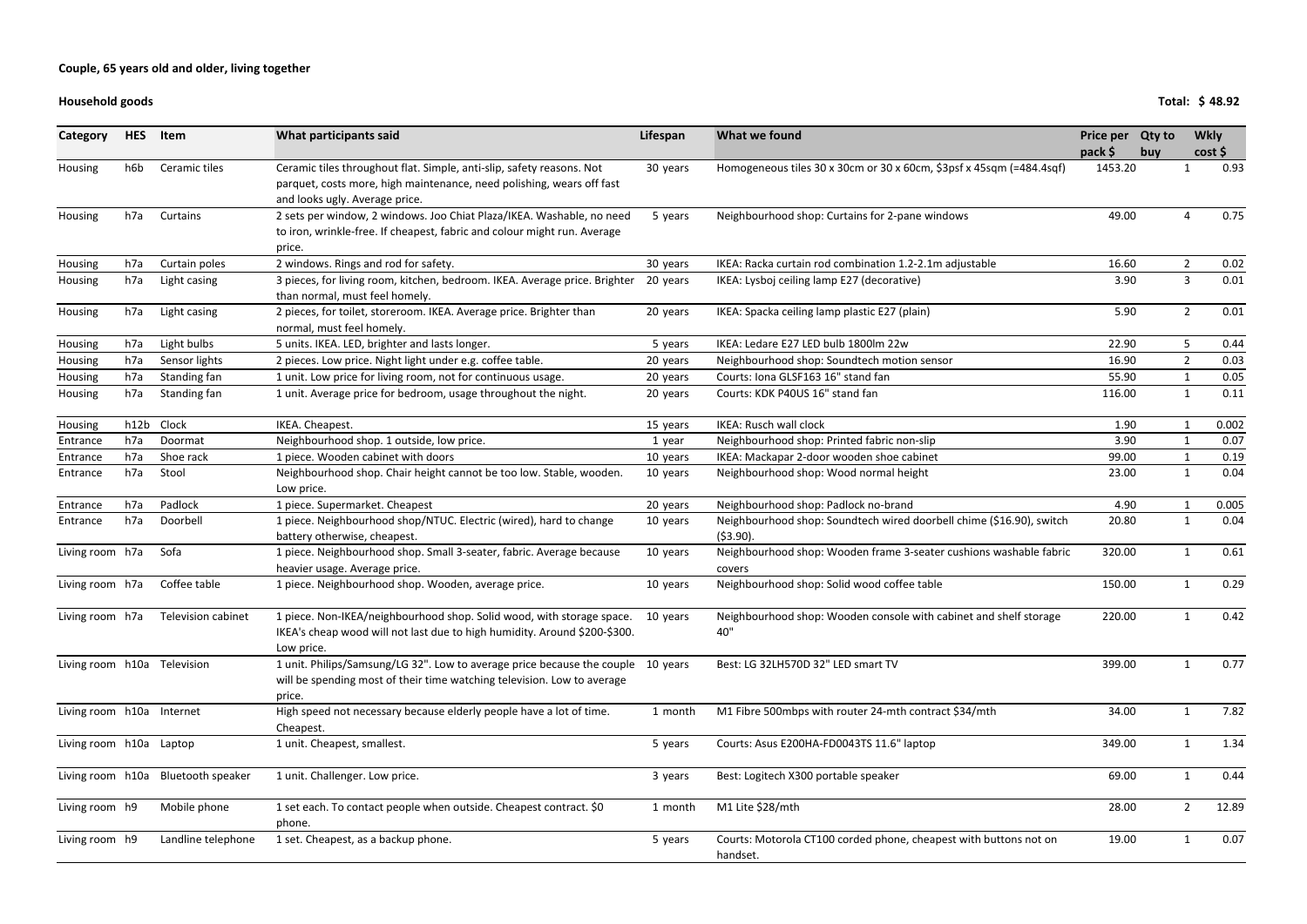| Category        | <b>HES</b> | Item                 | What participants said                                                                                       | Lifespan | What we found                                                       | Price per Qty to | <b>Wkly</b>  |       |
|-----------------|------------|----------------------|--------------------------------------------------------------------------------------------------------------|----------|---------------------------------------------------------------------|------------------|--------------|-------|
|                 |            |                      |                                                                                                              |          |                                                                     | pack \$<br>buy   | cost         |       |
| Living room h7a |            | Decoration           | Annual budget \$150                                                                                          | 1 year   |                                                                     | 150.00           |              | 2.88  |
| Living room h6b |            | Painting             | Nippon. Once in 10 years. Odourless. Easy to maintain.                                                       | 10 years | Entire 2-room flat Nippon paint                                     | 600.00           |              | 1.15  |
| Dining          | h7a        | Dining table and     | 1 piece. Neighbourhood shop. 4 seater, extendable to 6. Solid wood.                                          | 10 years | Neighbourhood shop: Extendable wooden table for 6 with 4 chairs, no | 399.00           | $\mathbf 1$  | 0.77  |
|                 |            | chairs               | Low price.                                                                                                   |          | cushion.                                                            |                  |              |       |
| Dining          | h7a        | Plates (small)       | 5 pieces. Neighbourhood shop/Daiso. Ceramic.                                                                 | 5 years  | Daiso                                                               | 2.00             | 5            | 0.04  |
| Dining          | h7a        | Plates (big)         | 5 pieces. Neighbourhood shop/Daiso. Ceramic.                                                                 | 5 years  | Daiso                                                               | 2.00             | 5            | 0.04  |
| Dining          | h7a        | Bowls (rice)         | 4 pieces. Neighbourhood shop/Daiso. Ceramic.                                                                 | 5 years  | Daiso                                                               | 2.00             | 4            | 0.03  |
| Dining          | h7a        | Bowls (soup)         | 4 pieces. Neighbourhood shop/Daiso. Ceramic.                                                                 | 5 years  | Daiso                                                               | 2.00             | 4            | 0.03  |
| Dining          | h7a        | Sauce dishes         | 6 pieces. Japan Home/Daiso.                                                                                  | 5 years  | Daiso: Porcelain/melamine sauce dish                                | 2.00             | 6            | 0.05  |
| Dining          | h7a        | Teaspoon             | 6 pieces. Neighbourhood shop.                                                                                | 7 years  | Neighbourhood shop: Stainless steel teaspoon                        | 0.80             | 6            | 0.01  |
| Dining          | h7a        | Tablespoon           | 6 pieces. Neighbourhood shop.                                                                                | 7 years  | Neighbourhood shop: Stainless steel tablespoon                      | 1.50             | 6            | 0.02  |
| Dining          | h7a        | Fork                 | 6 pieces. Neighbourhood shop.                                                                                | 7 years  | Neighbourhood shop: Stainless steel fork                            | 0.70             | 6            | 0.01  |
| Dining          | h7a        | Soup spoon (chinese) | 6 pieces. Neighbourhood shop.                                                                                | 7 years  | Neighbourhood shop: Porcelain soup spoon                            | 0.80             | 6            | 0.01  |
| Dining          | h7a        | Chopsticks           | 6 pairs. Neighbourhood shop.                                                                                 | 7 years  | Neighbourhood shop: Wooden chopsticks set                           | 2.90             |              | 0.01  |
| Dining          | h7a        | <b>Butter knife</b>  | 1 piece. NTUC/IKEA/neighbourhood shop. Low price.                                                            | 2 years  | Neighbourhood shop: Stainless steel butter knife                    | 2.40             |              | 0.02  |
| Dining          | h7a        | Mug                  | 4 pieces. Neighbourhood shop/IKEA.                                                                           | 3 years  | IKEA: Porcelain mug 35cl                                            | 3.90             | 4            | 0.10  |
| Dining          | h7a        | Glasses              | 8 pieces. Neighbourhood shop/IKEA.                                                                           | 3 years  | IKEA: 28cl glass                                                    | 1.90             | 8            | 0.10  |
| Dining          | h7a        | Coaster              | 4 pieces. NTUC, IKEA, Neighbourhood shop. For hot food. Low price.                                           | 2 years  | IKEA: AVSKILD cork coaster, pack of 4                               | 0.90             | $\mathbf{1}$ | 0.01  |
| Dining          | h7a        | Disposable plates    | 1 stack. NTUC. Buy when needed. Cheapest.                                                                    | 2 years  | NTUC: HOMEPROUD 7" disposable paper plates, set of 30.              | 2.30             | $\mathbf 1$  | 0.02  |
| Dining          | h7a        | Disposable cups      | 1 stack. NTUC. Buy when needed. Cheapest.                                                                    | 2 years  | NTUC: HOMEPROUD disposable cups clear, 20 pieces.                   | 1.80             |              | 0.02  |
| Kitchen         | h7a        | Thermos flask        | 1 piece. NTUC/neighbourhood shop. Average price.                                                             | 2 years  | Neighbourhood shop: Thermos flask 1.6L                              | 29.90            |              | 0.29  |
| Kitchen         | h12b       | Clock                | 1 piece. Neighbourhood shop. Basic, cheapest.                                                                | 5 years  | Neighbourhood shop: Plastic wall clock                              | 7.90             |              | 0.03  |
| Kitchen         | h7a        | Rice cooker          | 1 unit. NTUC/Best Denki/Courts/Giant. LG, Samsung. 4 cups capacity.<br>Average price.                        | 5 years  | Courts: PHILIPS 1L rice cooker                                      | 59.00            | 1            | 0.23  |
| Kitchen         | h7a        | Electric kettle      | 1 unit. NTUC/Best Denki/Courts/Giant. Average price. All appliances<br>should be energy-efficient, 4 ticks.  | 3 years  | Courts: PHILIPS Electric Kettle 1.5L                                | 55.00            |              | 0.35  |
| Kitchen         | h7a        | Blender              | 1 unit. Neighbourhood shop/Courts/Audiohouse/Giant.                                                          | 5 years  | Giant: TEFAL 1.5L blender 350W                                      | 39.90            |              | 0.15  |
| Kitchen         | h7a        | Oven toaster         | 1 unit. NTUC/Best Denki, about \$30.                                                                         | 15 years | Best Denki: MISTRAL oven toaster                                    | 39.00            |              | 0.05  |
| Kitchen         | h7a        | Fridge               | 1 unit. Neighbourhood shop/Courts/Audiohouse/Giant. 200L,<br>LG/Panasonic/Mistubishi/Samsung, average price. | 10 years | Courts: PANASONIC 2 door fridge 205L                                | 489.00           | $\mathbf{1}$ | 0.94  |
| Kitchen         | h7a        | Stove                | 1 unit. Courts/NTUC/Gain City. Average price, cheapest breaks down<br>very fast, not safe. 2-hob.            | 10 years | Gain City: EF GAS Hob-2 burner                                      | 379.00           | 1            | 0.73  |
| Kitchen         | h7a        | Pot (small)          | 1 piece. Zebra. Stainless steel. Low price.                                                                  | 20 years | Giant: ZEBRA Cooking pot 16cm                                       | 29.90            |              | 0.03  |
| Kitchen         | h7a        | Pot (medium)         | 1 piece. Zebra. Stainless steel. Low price.                                                                  | 20 years | Giant: ZEBRA cooking pot 20cm                                       | 41.90            |              | 0.04  |
| Kitchen         | h7a        | Pot (large)          | 1 piece. Zebra. Stainless steel. Low price.                                                                  | 20 years | Giant: ZEBRA cooking pot 24cm                                       | 54.90            |              | 0.05  |
| Kitchen         | h7a        | Wok                  | 1 piece. Medium-sized. All cookware should be lightweight and non-                                           | 20 years | Neighbourhood shop: Medium flat-bottom wok                          | 59.90            | $\mathbf{1}$ | 0.06  |
|                 |            |                      | stick.                                                                                                       |          |                                                                     |                  |              |       |
| Kitchen         | h7a        | Wok lid              | 1 piece.                                                                                                     | 20 years | Neighbourhood shop: Glass lid for medium wok                        | 6.50             | $\mathbf 1$  | 0.01  |
| Kitchen         | h7a        | Frying pan           | 1 piece. Small-sized. Low price.                                                                             | 2 years  | IKEA: KAVALKAD 24cm frying pan                                      | 5.90             |              | 0.06  |
| Kitchen         | h7a        | Steam rack           | 1 piece. Low price.                                                                                          | 10 years | Neighbourhood shop                                                  | 5.00             |              | 0.01  |
| Kitchen         | h7a        | Spatula/turner       | 2 pieces. One wooden (stir fry vegetables), one silicone (fry fish,                                          | 10 years | Neighbourhood shop: Spatula/turner wooden/silicone                  | 3.90             | $2^{\circ}$  | 0.01  |
|                 |            |                      | omelette). Low price.                                                                                        |          |                                                                     |                  |              |       |
| Kitchen         | h7a        | Ladle                | 1 piece. For soup. Low price.                                                                                | 5 years  | Neighbourhood shop: Stainless steel ladle large                     | 2.20             |              | 0.01  |
| Kitchen         | h7a        | Rice scoop           | 1 piece.                                                                                                     | 10 years | Neighbourhood shop: Plastic rice scoop                              | 1.60             | $\mathbf{1}$ | 0.003 |
|                 |            |                      |                                                                                                              |          |                                                                     |                  |              |       |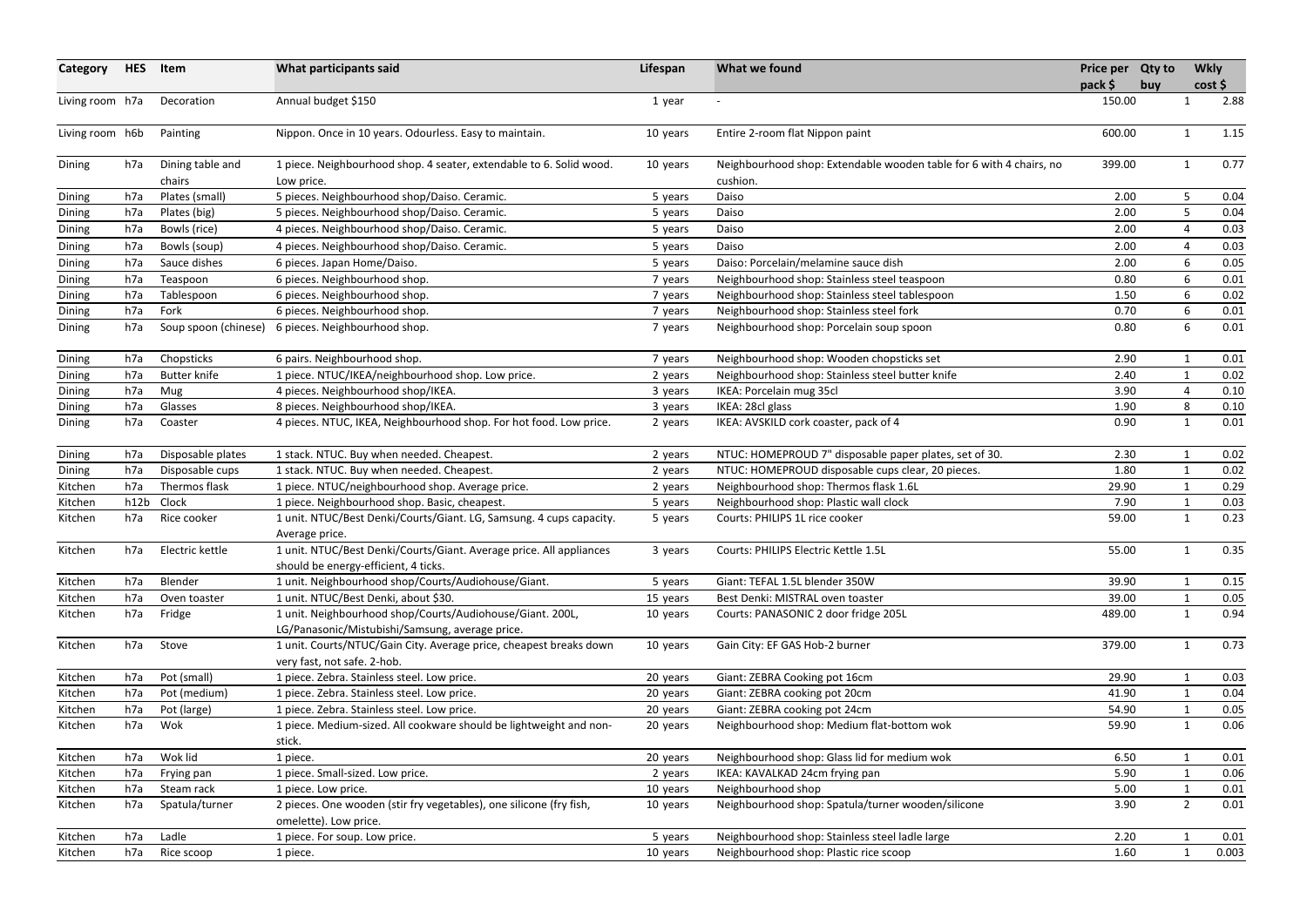| Category             | <b>HES</b> | Item                        | What participants said                                                                              | Lifespan | What we found                                                                                    | Price per Qty to |     |                | <b>Wkly</b>  |
|----------------------|------------|-----------------------------|-----------------------------------------------------------------------------------------------------|----------|--------------------------------------------------------------------------------------------------|------------------|-----|----------------|--------------|
| Kitchen              | h7a        | Knife (large)               | 1 piece. Neighbourhood shop.                                                                        | 5 years  | Neighbourhood shop: Knife 7.5"                                                                   | pack \$<br>7.40  | buy |                | cost<br>0.03 |
| Kitchen              | h7a        | Knife (small)               | 1 piece. Neighbourhood shop.                                                                        | 5 years  | Neighbourhood shop: Knife 3.5"                                                                   | 3.00             |     | 1              | 0.01         |
| Kitchen              | h7a        | Cleaver ("chopper")         | 1 piece. Neighbourhood shop. Average                                                                | 5 years  | Neighbourhood shop: 8.5" cleaver                                                                 | 13.00            |     | $\mathbf{1}$   | 0.05         |
| Kitchen              | h7a        | Knife sharpener             | 1 piece. Low price.                                                                                 | 10 years | Neighbourhood shop: Sharpening stone                                                             | 3.90             |     | $\mathbf{1}$   | 0.01         |
| Kitchen              | h7a        | Peeler                      | 1 piece. Low price.                                                                                 | 5 years  | Neighbourhood shop: Peeler                                                                       | 1.90             |     | $\mathbf{1}$   | 0.01         |
| Kitchen              | h7a        | Chopping board              | 2 pieces. Neighbourhood shop. Wooden, separate boards for uncooked<br>food and others, for hygiene. | 2 years  | Neighbourhood shop: Wooden chopping board A4 size                                                | 10.90            |     | $\overline{2}$ | 0.21         |
| Kitchen              | h7a        | Tongs                       | 1 piece. Low price.                                                                                 | 5 years  | Neighbourhood shop: Aluminium tongs                                                              | 1.50             |     | 1              | 0.01         |
| Kitchen              | h7a        | Can opener                  | 1 piece. Low price.                                                                                 | 5 years  | Neighbourhood shop: Can opener                                                                   | 3.90             |     | $\mathbf{1}$   | 0.01         |
| Kitchen              | h7a        | Kitchen scissors            | 1 pair. Low price.                                                                                  | 5 years  | Neighbourhood shop: Kitchen scissors                                                             | 9.90             |     | $\mathbf{1}$   | 0.04         |
| Kitchen              | h7a        | Colander                    | 1 piece. IKEA/NTUC. Low price.                                                                      | 5 years  | Neighbourhood shop: Plastic bowl and colander set                                                | 6.90             |     | $\mathbf{1}$   | 0.03         |
| Kitchen              | h7a        | Potholder gloves            | 1 pair. Low price.                                                                                  | 2 years  | Neighbourhood shop: Kitchen mittens                                                              | 2.00             |     | $\mathbf{1}$   | 0.02         |
| Kitchen              | h7a        | Plastic container           | 1 set. IKEA. 15 in a set. Low price.                                                                | 3 years  | IKEA: PRUTA food container set of 17                                                             | 5.90             |     | 1              | 0.04         |
| Kitchen              | h7b        | Hand/dish towels            | 4 pieces. Neighbourhood shop/Giant. Cheapest.                                                       | 6 months | Giant: SIMPLY WIPE kitchen hand towel 27 x 41cm, pack of 4                                       | 2.90             |     | $\mathbf{1}$   | 0.11         |
| Kitchen              | h7b        | Wiping cloth                | 2 pieces. Neighbourhood shop/Giant. Cheapest.                                                       | 6 months | Giant: 6pc kitchen towels 28 x 40cm                                                              | 3.00             |     | $\mathbf{1}$   | 0.12         |
| Kitchen              | h7b        | Dishwashing liquid          | 1 bottle. NTUC/IKEA/Neighbourhood shop, 3 months per bottle.                                        | 9 months | NTUC: MAMA LEMON Gold Dishwashing Liquid, 3 bottles of 750ml each.                               | 5.50             |     | $\mathbf{1}$   | 0.14         |
| Kitchen              | h7b        | Sponge                      | 1 piece. Neighbourhood shop/Giant. Comes in pack. Cheapest.                                         | 6 months | Neighbourhood shop: Kitchen cleaner sponge, pack of 6.                                           | 1.50             |     | -1             | 0.06         |
| Kitchen              | h7a        | Dustbin                     | 1 piece.                                                                                            | 2 years  | Neighbourhood shop: Plastic bin with lid and pedal                                               | 9.90             |     | $\mathbf{1}$   | 0.09         |
| Kitchen              | h7a        | Dish drying rack            | 1 piece. Neighbourhood shop. Stainless steel.                                                       | 10 years | Neighbourhood shop: Stainless steel drainer                                                      | 9.90             |     | $\mathbf{1}$   | 0.02         |
| Laundry/             | h7a        | Washing machine             | 1 unit. Courts, LG/Samsung. Top load, 5kg. Laundry twice a week.                                    | 7 years  | No 5kg washing machine. Courts: LG 7.5kg topload, T2175VSPW, 3 ticks                             | 429.00           |     | $\mathbf{1}$   | 1.18         |
| cleaning             |            |                             | Average price.                                                                                      |          | water efficiency.                                                                                |                  |     |                |              |
| Laundry/<br>cleaning | h7a        | Iron                        | 1 piece. Neighbourhood shop. Philips. Light                                                         | 10 years | Not available at neighbourhood shop. Courts: Tefal Steam Iron FV1320<br>Virtuo 1400W             | 29.90            |     | $\mathbf{1}$   | 0.06         |
| Laundry/<br>cleaning | h7a        | Ironing board               | 1 piece. Neighbourhood shop. Stable. Cheapest.                                                      | 10 years | Neighbourhood shop: Small ironing board, low price.                                              | 20.90            |     | $\mathbf 1$    | 0.04         |
| Laundry/<br>cleaning | h7a        | Ironing board cover         | 1 piece. Neighbourhood shop. Change once a year as it turns yellow.<br>Cheapest.                    | 5 years  | Neighbourhood shop: Ironing board cover cotton                                                   | 4.50             |     | $\mathbf{1}$   | 0.02         |
| Laundry/<br>cleaning | h7a        | Drying rack                 | Neighbourhood shop, low priced. Poles are too heavy and dangerous.                                  | 5 years  | Neighbourhood shop: Foldable drying rack for clothes                                             | 21.90            |     | $\mathbf 1$    | 0.08         |
| Laundry/<br>cleaning | h7a        | Pegs (big)                  | 12 pieces. Neighbourhood shop. Plastic, cheapest.                                                   | 10 years | Neighbourhood shop: Big clothes pegs 12pc                                                        | 1.50             |     | $\mathbf 1$    | 0.003        |
| Laundry/<br>cleaning | h7a        | Pegs (small)                | 12 pieces. Neighbourhood shop. Plastic, cheapest.                                                   | 10 years | Neighbourhood shop: Small plastic pegs 20pc                                                      | 1.90             |     | $\mathbf{1}$   | 0.004        |
| Laundry/             | h7a        | Hangers                     | 30 pieces. Neighbourhood shop. Cheapest.                                                            | 10 years | Neighbourhood shop: Plastic clothes hangers 5pc bundle                                           | 1.90             |     | 6              | 0.02         |
| cleaning             |            |                             |                                                                                                     |          |                                                                                                  |                  |     |                |              |
| Laundry/             | h7b        | Detergent                   | 1 packet. Neighbourhood shop. Lasts 2 months. Average price. Laundry                                | 2 months | NTUC: TOP detergent powder 5kg                                                                   | 13.55            |     | 1              | 1.56         |
| cleaning             |            |                             | twice a week.                                                                                       |          |                                                                                                  |                  |     |                |              |
| Laundry/<br>cleaning | h7a        | Laundry net                 | 1 piece. Neighbourhood shop. 1 big, cheapest.                                                       | 10 years | Neighbourhood shop: Laundry net 50cm x 60cm                                                      | 1.50             |     | $\mathbf{1}$   | 0.003        |
| Laundry/<br>cleaning | h7a        | Laundry net                 | 1 piece. Neighbourhood shop. 1 small, cheapest.                                                     | 10 years | Neighbourhood shop: Laundry net 30cm x 40cm                                                      | 1.00             |     | $\mathbf 1$    | 0.002        |
| Laundry/<br>cleaning | h7a        | Laundry basket              | 1 piece. IKEA/neighbourhood shop. Plastic, foldable, cheapest.                                      | 10 years | Neighbourhood shop: Collapsible laundry basket 40cm x 40cm x 80cm                                | 3.30             |     | $\mathbf 1$    | 0.01         |
| Laundry/<br>cleaning | h7a        | "Magic clean"<br>duster/mop | 1 unit. Neighbourhood shop. For dust on floor, windows, cheapest                                    | 10 years | Magic Clean brand not available at neighbourhood shop. C-Fresh brand,<br>similar to Magic Clean. | 3.90             |     |                | 0.01         |
|                      |            |                             |                                                                                                     |          |                                                                                                  |                  |     |                |              |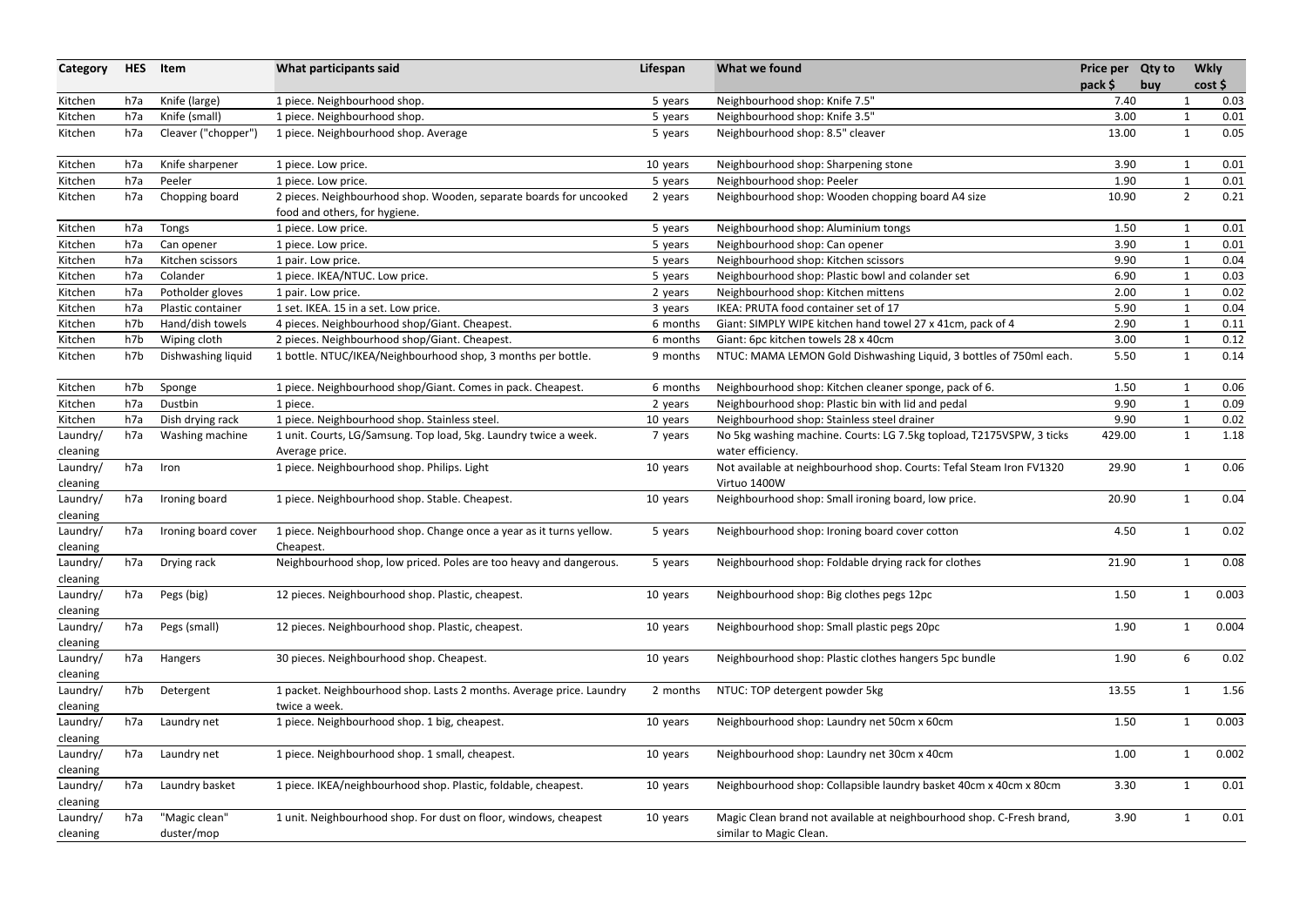| Category             | <b>HES</b> | Item                                   | What participants said                                                                              | Lifespan | What we found                                                                                                                          | Price per Qty to<br>pack \$ | buy |                | <b>Wkly</b><br>cost |
|----------------------|------------|----------------------------------------|-----------------------------------------------------------------------------------------------------|----------|----------------------------------------------------------------------------------------------------------------------------------------|-----------------------------|-----|----------------|---------------------|
| Laundry/<br>cleaning | h7b        | "Magic clean" wipes                    | 2 packs. Neighbourhood shop. Dry and wet wipes, cheapest.                                           | 4 months | Neighbourhood shop: C-Fresh wipes 20 pieces                                                                                            | 1.00                        |     | 2              | 0.12                |
| Laundry/<br>cleaning | h7a        | Pail                                   | 1 set. Neighbourhood shop. Cheapest.                                                                | 5 years  | Neighbourhood shop: Plastic pail                                                                                                       | 5.50                        |     | $\mathbf{1}$   | 0.02                |
| Laundry/<br>cleaning | h7a        | Broom                                  | 1 piece, handle only. Neighbourhood shop.                                                           | 10 years | Neighbourhood shop: Broom handle only                                                                                                  | 1.50                        |     | $\mathbf{1}$   | 0.003               |
| Laundry/<br>cleaning | h7a        | Hard bristle broom<br>head             | 1 piece. Neighbourhood shop. For cleaning toilet.                                                   | 1 year   | Neighbourhood shop: Hard bristle broom head                                                                                            | 3.20                        |     | $\mathbf{1}$   | 0.06                |
| Laundry/<br>cleaning | h7a        | Soft bristle broom<br>head             | 1 piece. Neighbourhood shop.                                                                        | 1 year   | Neighbourhood shop: Soft plastic bristles broom head                                                                                   | 3.50                        |     | 1              | 0.07                |
| Laundry/<br>cleaning | h7a        | Dustpan                                | 1 piece. Neighbourhood shop. Cheapest.                                                              | 10 years | Neighbourhood shop: Dustpan with tall handle                                                                                           | 3.20                        |     | 1              | 0.01                |
| Laundry/<br>cleaning | h7b        | Floor cleaner                          | 1 bottle. Neighbourhood shop. Cheapest.                                                             | 4 months | NTUC: Fairprice M Purpose Disinfectant Floor Cleaner 2L                                                                                | 4.00                        |     | $\mathbf{1}$   | 0.23                |
| Laundry/<br>cleaning | h7b        | Vim/CIF                                | 1 bottle. Neighbourhood shop. Mostly used for kitchen, can be used to<br>clean toilet and sink too. | 3 months | NTUC: CIF Cream Cleanser 500ml                                                                                                         | 1.90                        |     | 1              | 0.15                |
| Laundry/<br>cleaning | h7b        | Cleaning cloths                        | 6 pieces. Neighbourhood shop. Cheapest.                                                             | 1 year   | Neighbourhood shop: Microfibre wiping cloths 3pc pack                                                                                  | 1.90                        |     | $\overline{2}$ | 0.07                |
| Laundry/<br>cleaning | h7b        | <b>Tissue</b>                          | 1 pack of 5 boxes. Neighbourhood shop. 2-ply, cheapest.                                             | 2 months | NTUC: Fairprice Facial Tissue 5 boxes pack                                                                                             | 3.95                        |     | $\mathbf 1$    | 0.45                |
| Bathroom             | h7a        | Non-slip tiles, grab<br>bars and ramps | Might be pre-installed in the flat by HDB/Town council                                              | 20 years | Available through HDB EASE scheme. Residents of 2-room flexi flat pay<br>\$125 for slip resistant bathroom tiles, ramps and grab bars. | 125.00                      |     |                | 0.12                |
| Bathroom             | h7a        | Heater                                 | Heater and shower set, 1 unit. Neighbourhood shop. Low price.                                       | 10 years | Gain City: PANASONIC Shower and heater set DH3DL2S T0011679                                                                            | 102.00                      |     | $\mathbf{1}$   | 0.20                |
| Bathroom             | h7a        | <b>Bidet</b>                           | 1 piece. Neighbourhood shop. Low price.                                                             | 5 years  | Neighbourhood shop: Bidet spray                                                                                                        | 18.90                       |     |                | 0.07                |
| <b>Bathroom</b>      | h7a        | Cabinet with mirror                    | 1 piece. Neighbourhood shop. Average price.                                                         | 10 years | Not available at neighbourhood shop. IKEA: LILLÅNGEN Mirror cabinet<br>with 1 door, black-brown.                                       | 55.00                       |     | $\mathbf{1}$   | 0.11                |
| Bathroom             | h7a        | Soap caddy                             | 1 piece. Neighbourhood shop. Plastic. Low price.                                                    | 2 years  | Neighbourhood shop: Suction plastic caddy holding up to 2kg                                                                            | 3.90                        |     | $\mathbf{1}$   | 0.04                |
| Bathroom             | h7a        | Towel rail                             | 1 piece. Neighbourhood shop. Metal. Cheapest.                                                       | 20 years | Neighbourhood shop: Metal towel rail                                                                                                   | 10.90                       |     |                | 0.01                |
| Bathroom             | h7a        | Towel hooks                            | 1 piece. Neighbourhood shop. Metal. To hang over door. Cheapest.                                    | 10 years | Neighbourhood shop: Metal rail with hooks to place over door edge                                                                      | 1.00                        |     | 1              | 0.002               |
| Bathroom             | h7a        | Toilet brush                           | 1 piece. Neighbourhood shop. Cheapest.                                                              | 1 year   | Neighbourhood shop: Toilet plastic brush and holder                                                                                    | 1.90                        |     |                | 0.04                |
| Bathroom             | h7b        | Toilet cleaner                         | 1 bottle. Neighbourhood shop. Cheapest. Last 4 months.                                              | 4 months | NTUC: Mr Muscle toilet cleaner 500ml                                                                                                   | 3.05                        |     |                | 0.18                |
| Bathroom             | h7a        | Non-slip mat (outside<br>bathroom)     | 1 piece. Neighbourhood shop. Non-slip mats outside bathroom.<br>Cheapest.                           | 1 year   | Neighbourhood shop: Non-slip mat                                                                                                       | 6.90                        |     | 1              | 0.13                |
| Bathroom             | h7a        | Toilet paper holder                    | 1 unit. Average price.                                                                              | 20 years | Neighbourhood shop: Plastic toilet paper holder                                                                                        | 4.90                        |     |                | 0.005               |
| Bedroom              | h7a        | Bed                                    | 1 piece. Neighbourhood shop/Courts. Queen size. Average price.                                      | 10 years | Neighbourhood shop: Max Coil Summer Island divan set with mattress<br>queen size                                                       | 999.00                      |     | $\mathbf{1}$   | 1.92                |
| Bedroom              | h7a        | Mattress                               | 1 piece. Firm. Average price.                                                                       | 10 years | (with bed)                                                                                                                             | 0.00                        |     |                | 0.00                |
| Bedroom              | h7a        | Mattress protector                     | 1 piece. Courts/IKEA/Gain City. More comfortable, prevent staining,<br>average price.               | 5 years  | IKEA: Parlmalva mattress protector 150x200                                                                                             | 39.90                       |     | $\mathbf{1}$   | 0.15                |
| Bedroom              | h7a        | Pillow                                 | 2 pieces. Courts/NTUC/Neighbourhood shop. Average price.                                            | 2 years  | NTUC: Cocoro bamboo memory foam                                                                                                        | 29.90                       |     | 2              | 0.57                |
| Bedroom              | h7a        | <b>Bolster</b>                         | 2 pieces. Courts/NTUC/Neighbourhood shop. Average price.                                            | 2 years  | NTUC: Domus Down Touch Hotel Collection                                                                                                | 29.90                       |     | $\overline{2}$ | 0.57                |
| Bedroom              | h7a        | Blanket                                | 4 pieces. Neighbourhood shop. Cheapest.                                                             | 5 years  | Neighbourhood shop: Cotton blanket                                                                                                     | 20.90                       |     | 4              | 0.32                |
| Bedroom              | h7a        | <b>Bedsheets</b>                       | 2 sets. Courts/IKEA. One to use while the other is being dried, average<br>price.                   | 2 years  | Queen size not available at neighbourhood shop. NTUC: Sleepilux queen<br>with 2 pillow and 1 bolster cases                             | 31.90                       |     | $\overline{2}$ | 0.61                |
| Bedroom              | h7a        | Bedside table                          | 1 unit. Neighbourhood shop/IKEA. Wooden, cheapest.                                                  | 10 years | IKEA: Rast wooden bedside table, 2 shelves.                                                                                            | 14.90                       |     |                | 0.03                |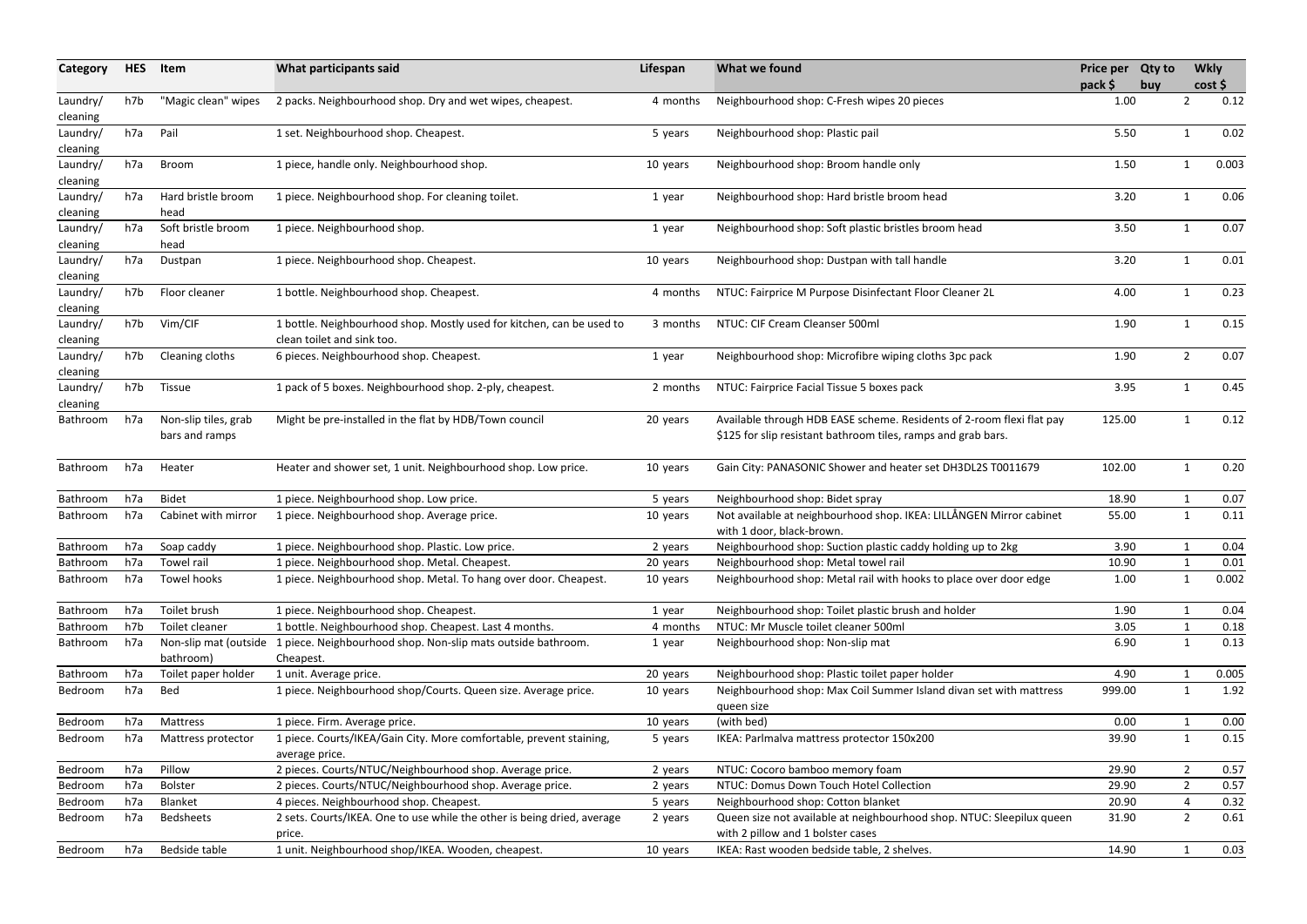| Category  | <b>HES</b> | Item                 | What participants said                                                     | Lifespan | What we found                                                                 | Price per Qty to |     | <b>Wkly</b>  |       |
|-----------|------------|----------------------|----------------------------------------------------------------------------|----------|-------------------------------------------------------------------------------|------------------|-----|--------------|-------|
|           |            |                      |                                                                            |          |                                                                               | pack \$          | buy |              | cost  |
| Bedroom   | h7a        | Table lamp           | 1 piece. IKEA. Cheapest.                                                   | 10 years | IKEA: Tvars table lamp                                                        | 3.90             |     |              | 0.01  |
| Bedroom   | h7a        | Wardrobe             | 1 unit. IKEA/Courts. Wooden, 2-door wardrobe, 4 drawers, with full         | 10 years | Neighbourhood shop: Wooden wardrobe 2-door with drawers and                   | 160.00           |     |              | 0.31  |
|           |            |                      | length mirror, cheapest.                                                   |          | mirror inside (IKEA: More expensive and with either drawers or mirror         |                  |     |              |       |
|           |            |                      |                                                                            |          | only)                                                                         |                  |     |              |       |
| Storeroom | h7a        | Shelves              | 1 unit. Neighbourhood shop. Steel, to keep newspapers, cheapest.           | 5 years  | Not available at neighbourhood shop. IKEA: Hyllis steel shelving unit 60 x    | 19.90            |     |              | 0.08  |
|           |            |                      |                                                                            |          | 140cm 4-tier                                                                  |                  |     |              |       |
| Storeroom | h7a        | Ladder               | 1 unit. Neighbourhood shop. 4-step, must be secure, low price.             | 20 years | Neighbourhood shop: 3 step + platform ladder                                  | 42.90            |     |              | 0.04  |
| Storeroom | h7a        | Stools               | 4 pieces. Neighbourhood shop. Stackable/foldable, no back, light, plastic, | 15 years | Neighbourhood shop: Stackable plastic stool no back                           | 8.90             |     |              | 0.05  |
|           |            |                      | like in coffee shop, cheapest.                                             |          |                                                                               |                  |     |              |       |
| Storeroom | h10a       | Gardening tools      | 1 set.                                                                     | 3 years  | Neighbourhood shop: Plastic pot and tray \$2.20 x 3 sets, 1 spray bottle      | 7.60             |     |              | 0.05  |
|           |            |                      |                                                                            |          | \$1.                                                                          |                  |     |              |       |
| Storeroom | h7a        | <b>Basic toolbox</b> | 1 box. Neighbourhood shop.                                                 | 20 years | IKEA: Fixa 17-piece toolset with hammer, spanner, pliers, screwdriver         | 14.90            |     |              | 0.01  |
|           |            |                      |                                                                            |          | and bits, Allen keys, bradawl.                                                |                  |     |              |       |
| Storeroom | h7b        | Fire extinguisher    | 1 unit.                                                                    | 3 years  | Neighbourhood shop: 16oz extinguisher                                         | 43.90            |     | $\mathbf{1}$ | 0.28  |
| Storeroom | h7b        | WD40 multipurpose    | 1 bottle. Neighbourhood shop.                                              | 1 year   | Neighbourhood shop: WD40 100ml                                                | 3.50             |     | 1            | 0.07  |
|           |            | oil                  |                                                                            |          |                                                                               |                  |     |              |       |
| Storeroom | h7b        | Insecticide          | 1 bottle. Neighbourhood shop. Cheapest.                                    | 1 year   | Neighbourhood shop: Shieldtox 270ml                                           | 4.90             |     |              | 0.09  |
| Storeroom | h4a        | Sewing kit           | 1 piece. Neighbourhood shop. Cheapest                                      | 10 years | Neighbourhood shop: Needle set \$0.50, pack of 4 rolls of white thread        | 1.00             |     | 1            | 0.002 |
|           |            |                      |                                                                            |          | \$0.50.                                                                       |                  |     |              |       |
| Storeroom |            | h10b Stationery      | 1 set, includes pens, scissors, glue.                                      | 3 years  | Neighbourhood shop: Pack of 4 pens \$1, scissors \$1, UHU stick glue          | 10.75            |     |              | 0.07  |
|           |            |                      |                                                                            |          | \$1.90, sticky tape \$1, masking tape \$1, box of 12 x 2B pencils \$1.80, box |                  |     |              |       |
|           |            |                      |                                                                            |          | cutter \$1, pencil sharpener \$1, A4 writing pad \$1.05.                      |                  |     |              |       |
| Storeroom | h7b        | Repairs, DIY         | Annual budget \$100                                                        | 1 year   |                                                                               | 100.00           |     |              | 1.92  |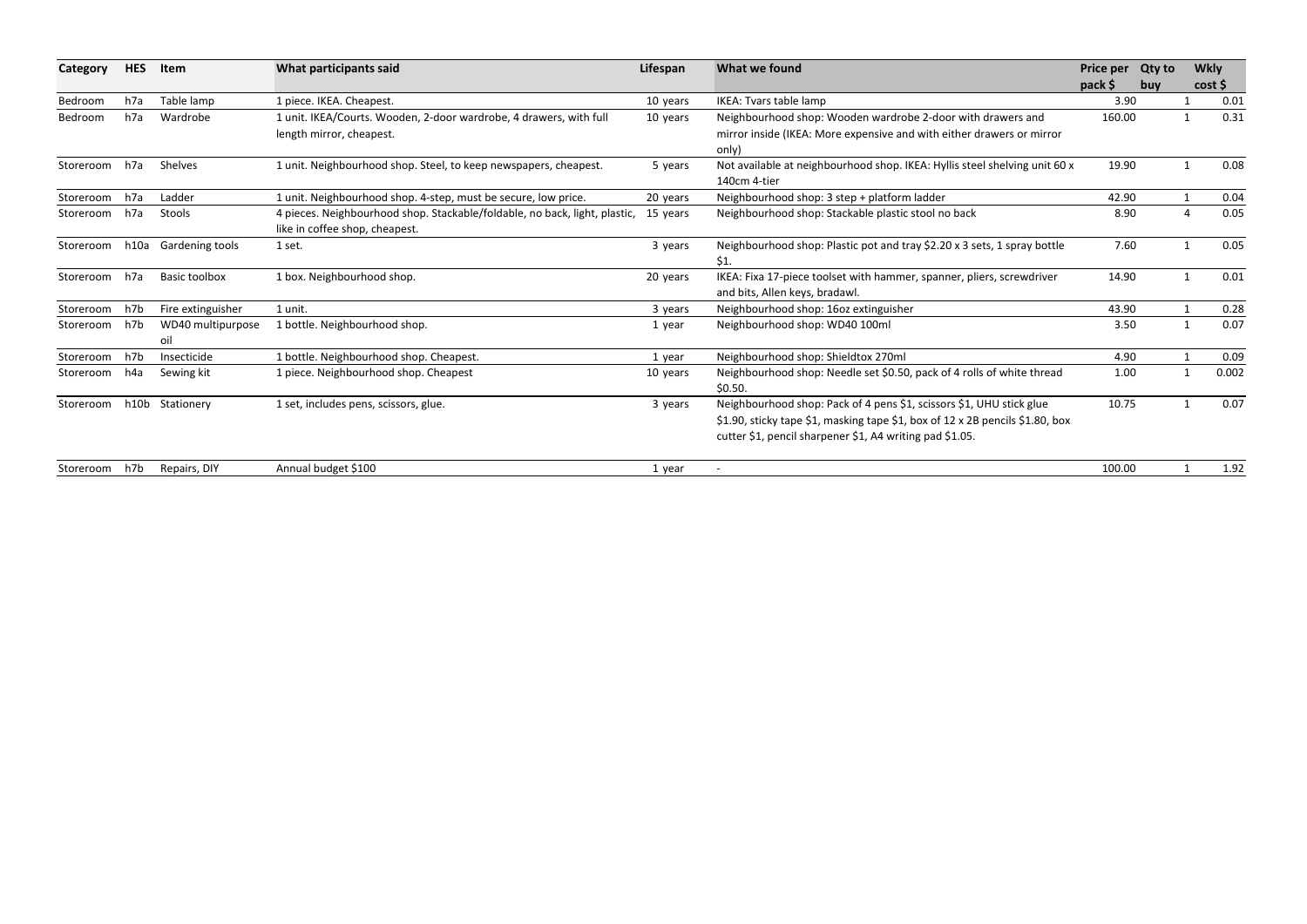**Personal goods**

# **Total (men): \$ 12.73 Total (women): \$ 23.49**

| Category            | <b>HES</b>      | Item                    | What participants said                                                                   | Lifespan  | What we found                                                 | Price per<br>pack \$ | <b>Qty to</b><br>buy | <b>Wkly</b>    | cost  |
|---------------------|-----------------|-------------------------|------------------------------------------------------------------------------------------|-----------|---------------------------------------------------------------|----------------------|----------------------|----------------|-------|
| <b>SHARED ITEMS</b> |                 |                         |                                                                                          |           |                                                               |                      |                      |                |       |
| Bathroom            | h12a            | Toilet rolls            | 1 roll per person, per week. Low price.                                                  | 6 weeks   | NTUC: Beautex Premium bathroom tissues 12-roll pack           | 5.95                 |                      |                | 0.99  |
| Toiletries          | h12a            | Shower cream            | 1 bottle. Decent brand from neighbourhood shop. Low price.                               | 2 months  | NTUC, Lux shower cream 950ml                                  | 8.90                 |                      | $\mathbf{1}$   | 1.02  |
| Toiletries          |                 | h12a Shampoo            | 1 bottle. Neighbourhood shop/Watsons/Guardian. Lifebuoy/Dettol,                          | 2 months  | Neighbourhood shop: Dove 680ml                                | 7.95                 |                      | $\mathbf{1}$   | 0.91  |
|                     |                 |                         | cheapest.                                                                                |           |                                                               |                      |                      |                |       |
| Toiletries          | h12a            | Toothpaste              | 1 tube. Neighbourhood shop, branded.                                                     | 5 months  | NTUC: Colgate Dental 175g 3-pc pack                           | 6.40                 |                      | 1              | 0.33  |
| Toiletries          | h12a            | Mouthwash               | 1 bottle. Neighbourhood shop, branded.                                                   | 1 month   | NTUC: Listerine antiseptic mouthwash 250ml                    | 4.50                 |                      | -1             | 1.04  |
| Toiletries          | h12a            | Dental floss            | 1 piece. Supermarket.                                                                    | 3 months  | Guardian: Housebrand dental floss mint 60m                    | 2.35                 |                      | $\mathbf{1}$   | 0.18  |
| Medicine            | h8a             | Panadol                 | 1 pack. Neighbourhood shop/pharmacy.                                                     | 1 year    | Guardian: Panadol 20 caps                                     | 6.85                 |                      | -1             | 0.13  |
| Medicine            | h <sub>8a</sub> | Plaster                 | 1 pack. Neighbourhood shop/pharmacy.                                                     | 1 year    | Guardian: Housebrand, assorted 20pcs.                         | 2.95                 |                      |                | 0.06  |
| Medicine            | h8a             | Medicated plasters      | 1 pack. Neighbourhood shop/pharmacy.                                                     | 1 year    | Guardian: Salonpas pain relieving patch, hot, 20pcs.          | 6.10                 |                      |                | 0.12  |
| Medicine            | h8a             | Antiseptic              | 1 pack.                                                                                  | 1 year    | Guardian: Dettol wound disinfectant 100ml                     | 3.80                 |                      | $\mathbf{1}$   | 0.07  |
| Medicine            | h8a             | Antiseptic cream        | 1 tube. Pharmacy.                                                                        | 1 year    | Guardian: Housebrand antiseptic cream 30g                     | 3.10                 |                      | $\mathbf{1}$   | 0.06  |
| Medicine            | h8a             | Indigestion pills       | 1 bottle. Pharmacy.                                                                      | 1 year    | Guardian: Enzyplex digestive enzymes 30 tabs                  | 15.20                |                      |                | 0.29  |
| Medicine            | h <sub>8a</sub> | Diarrhea pills          | 1 pack. Neighbourhood shop/pharmacy.                                                     | 1 year    | Guardian: Ultracarbon 20 pills                                | 5.30                 |                      | 1              | 0.10  |
| Medicine            | h8a             | Ointment                | 1 bottle. Neighbourhood shop/pharmacy. For sprains, aches.                               | 1 year    | Guardian: Axe oil 56ml                                        | 5.40                 |                      | 1              | 0.10  |
| <b>MEN</b>          |                 |                         |                                                                                          |           |                                                               |                      |                      |                |       |
| Bathroom            |                 | h12a Face towels        | 2 hand towels, for face. Neighbourhood shop. Low price.                                  | 1 year    | Neighbourhood shop: Hand towel                                | 4.00                 |                      | $\overline{2}$ | 0.15  |
| Bathroom            |                 | h12a Bath towels        | 2 bath towels. Neighbourhood shop. Low price.                                            | 1 year    | Neighbourhood shop: Bath towel                                | 7.90                 |                      | $\overline{2}$ | 0.30  |
| Toiletries          | h12a            | Toothbrush              | 1 piece. Neighbourhood shop, branded. Change every 3 months.                             | 9 months  | Giant: Systema 3-pack Gum Care toothbrushes                   | 7.90                 |                      | 1              | 0.20  |
| Toiletries          |                 | h12a Comb               | 1 piece. Cheapest.                                                                       | 5 years   | Neighbourhood shop: Plastic comb                              | 0.60                 |                      | $\mathbf{1}$   | 0.002 |
| Toiletries          |                 | h12a Hair gel           | 1 bottle. To keep hair tidy and presentable.                                             | 6 months  | Guardian: Gatsby Styling Gel 200g                             | 6.80                 |                      | 1              | 0.26  |
| Toiletries          |                 | h12a Shaver             | 1 piece. Gillette. Manual. 2 blades, changeable. Would not recommend                     | 3 years   | Guardian: Gillette Fusion razor                               | 14.90                |                      | 1              | 0.10  |
|                     |                 |                         | disposable shavers as it cuts skin.                                                      |           |                                                               |                      |                      |                |       |
| Toiletries          |                 | h12a Shaver blades      | 1 piece. Gillette. 1 blade per month.                                                    | 6 months  | Guardian: Gillette Fusion blades, pack of 6.                  | 31.90                |                      | $\mathbf 1$    | 1.22  |
| Toiletries          | h12a            | Shaving cream           | 1 can.                                                                                   | 2 months  | Guardian: Gillette foamy shave foam 50ml                      | 3.30                 |                      | 1              | 0.38  |
| Toiletries          |                 | h12a Deodorant, cologne | 1 bottle. Refreshing to spray before going out, to smell good to yourself<br>and others. | 6 months  | Guardian: Adidas Fresh Anti Perspirant Spray 150ml            | 7.90                 |                      | 1              | 0.30  |
| Personal            |                 | h12a Haircut            | 1 visit. Neighbourhood shop. Less than \$10.                                             | 1 month   | Neighbourhood barber                                          | 7.00                 |                      | $\mathbf{1}$   | 1.61  |
| care                |                 |                         |                                                                                          |           |                                                               |                      |                      |                |       |
| Personal            |                 | h12a Eye drops          | 1 box. Neighbourhood shop. Optrex/Eyemo.                                                 | 1 month   | Guardian: Optrex eyedrops 10ml                                | 5.95                 |                      | 1              | 1.37  |
| care                |                 |                         |                                                                                          |           |                                                               |                      |                      |                |       |
| Personal            |                 | h12a Spectacles         | 1 pair. Replace every 2 years.                                                           | 2 years   | Owndays: Frame (\$158) and progressive (\$100) lenses         | 258.00               |                      | 1              | 2.47  |
| care                |                 |                         |                                                                                          |           |                                                               |                      |                      |                |       |
| Personal            |                 | h12a Denture cleanser   | Daily use.                                                                               | 1 year    | Guardian: Polident Denture Cleanser 36s (overnight and 5-min) | 8.50                 |                      | 10             | 1.63  |
| care                |                 |                         |                                                                                          |           |                                                               |                      |                      |                |       |
| Personal<br>care    |                 | h12a Nail clipper       | 1 piece. Pasar malam. Cheapest.                                                          | 5 years   | Neighbourhood shop: Medium-sized                              | 1.90                 |                      | $\mathbf{1}$   | 0.01  |
| Personal<br>care    |                 | h12a Cotton buds        | 1 pack, daily usage.                                                                     | 20 months | NTUC: Fairprice Cotton Buds 3 x 200s                          | 0.95                 |                      |                | 0.01  |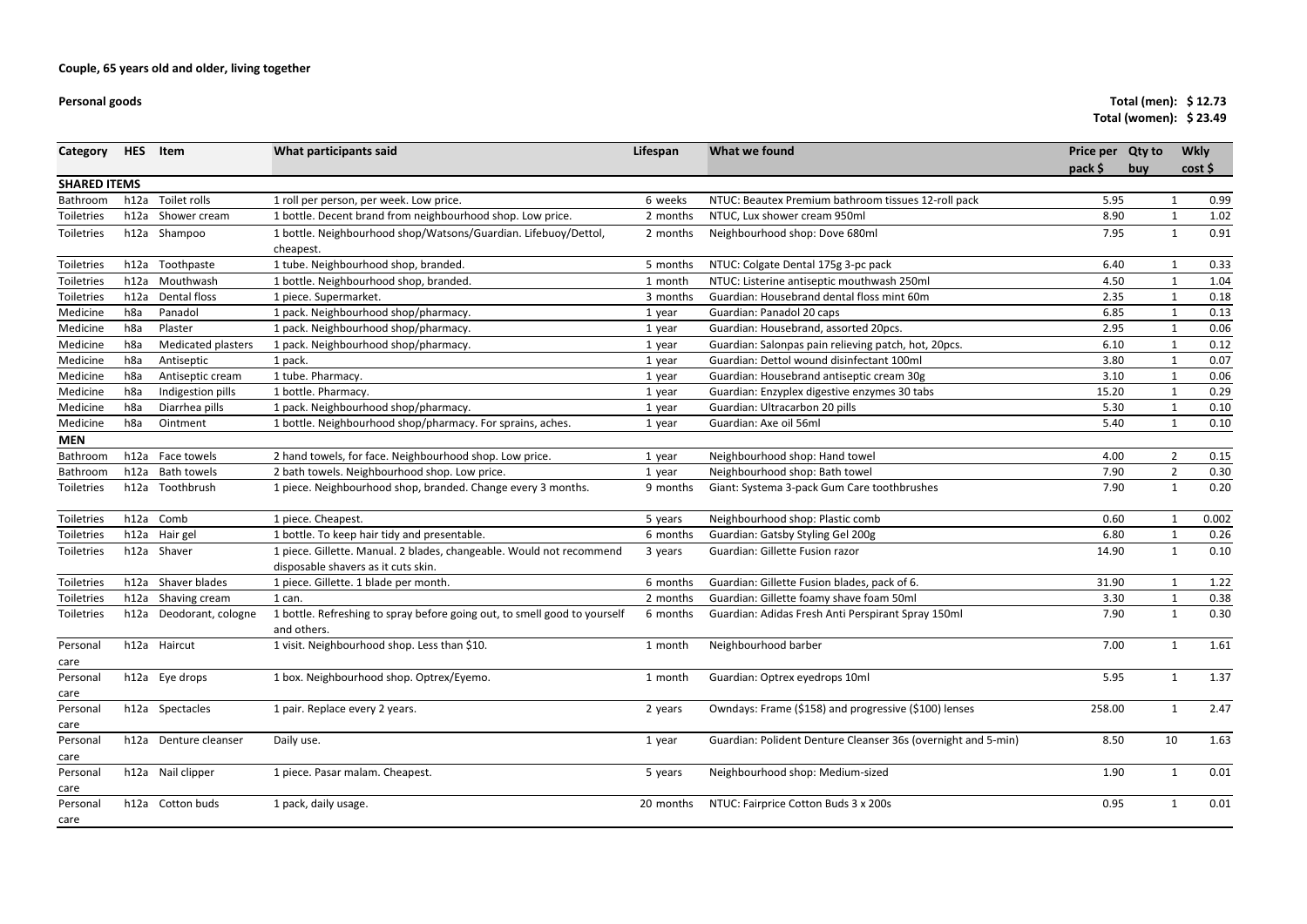| Category          | <b>HES</b> | Item                     | What participants said                                                                     | Lifespan   | What we found                                                                 | Price per Qty to<br>pack \$ | buy | <b>Wkly</b>  | cost |
|-------------------|------------|--------------------------|--------------------------------------------------------------------------------------------|------------|-------------------------------------------------------------------------------|-----------------------------|-----|--------------|------|
| <b>WOMEN</b>      |            |                          |                                                                                            |            |                                                                               |                             |     |              |      |
| Bathroom          |            | h12a Face towels         | Buy in a set of towels, with face, hand and body towels. Neighbourhood<br>shop, low price. | 1 year     | Towel sets not found in neighbourhood shop: Neighbourhood shop:<br>Face towel | 3.00                        |     | 2            | 0.12 |
| Bathroom          |            | h12a Hand towels         | Buy in a set of towels, with face, hand and body towels. Neighbourhood<br>shop, low price. | 1 year     | Towel sets not found in neighbourhood shop: Neighbourhood shop:<br>Hand towel | 4.00                        |     | 2            | 0.15 |
| Bathroom          |            | h12a Bath towels         | Buy in a set of towels, with face, hand and body towels. Neighbourhood                     | 1 year     | Towel sets not found in neighbourhood shop: Neighbourhood shop:               | 7.90                        |     | 2            | 0.30 |
| Toiletries        | h12a       | Hair conditioner         | shop, low price.<br>1 bottle. NTUC/Guardian. Average price.                                | 3 months   | Bath towel<br>Guardian: Dove conditioner 480ml                                | 7.70                        |     | 1            | 0.59 |
| <b>Toiletries</b> | h12a       | Shower cap               | 1 piece. Cheapest. Neighbourhood shop                                                      | 1 month    | Neighbourhood shop: Shower cap                                                | 1.90                        |     | $\mathbf{1}$ | 0.44 |
| <b>Toiletries</b> | h12a       | Toothbrush               | 1 piece. Supermarket. Low price. Change every 3 months.                                    | 9 months   | Giant: Systema 3-pack Gum Care toothbrushes                                   | 7.90                        |     | $\mathbf{1}$ | 0.20 |
| Toiletries        | h12a       | Dental floss             | 1 piece. Supermarket.                                                                      | 6 months   | Guardian: Housebrand dental floss mint 60m                                    | 2.35                        |     |              | 0.09 |
| <b>Toiletries</b> | h12a       | Hairbrush                | 1 piece. Neighbourhood shop, average price.                                                | 5 years    | Neighbourhood shop: Plastic hair brush                                        | 4.90                        |     |              | 0.02 |
| Toiletries        | h12a       | Hairclips                | 2 pieces. Watsons/Guardian. Cheapest.                                                      | 1 year     | Neighbourhood shop: Hair clips pack of 4                                      | 1.90                        |     |              | 0.04 |
| Toiletries        | h12a       | Hairdryer                | 1 unit. Giant. Philips. Low price.                                                         | 10 years   | Giant: No Philips hairdryer. Courts: Tefal hairdryer 1800W                    | 29.90                       |     | $\mathbf{1}$ | 0.06 |
| Toiletries        | h12a       | Hair spray               | 1 bottle. Watsons. Low price.                                                              | 3 months   | Watsons: Lucido-L Designing Air Hairspray (Super Hard) 200ml                  | 9.20                        |     | $\mathbf{1}$ | 0.71 |
| Toiletries        |            | h12a Hair dye            | 1 bottle.                                                                                  | 6 months   | Guardian: Revlon Colour Silk Hair Colour                                      | 9.90                        |     |              | 0.38 |
| Toiletries        | h12a       | Facial cleanser          | 1 bottle.                                                                                  | 3 months   | Guardian: Neutrogena Pure Mild Facial Cleanser 174ml                          | 11.25                       |     |              | 0.86 |
| Toiletries        | h12a       | Facial toner             | 1 bottle.                                                                                  | 3 months   | Guardian: Neutrogena Alcohol-Free Toner 200ml                                 | 11.00                       |     |              | 0.84 |
| Toiletries        | h12a       | Moisturizer (face)       | 2-in-1 moisturiser and sunblock. Average price.                                            | 6 months   | Guardian: Nivea Moisturising Sunscreen Lotion SPF 30+ 125 ml                  | 16.30                       |     | 1            | 0.63 |
| Toiletries        | h12a       | Moisturizer (body)       | 1 bottle.                                                                                  | 6 months   | Guardian: Jergens Moisturiser 400ml                                           | 8.90                        |     | 1            | 0.34 |
| <b>Toiletries</b> |            | h12a Face powder         | 1 piece. Watsons/Guardian. Average price.                                                  | 6 months   | Guardian: Maybeline Clear Smooth Pressed Powder                               | 15.90                       |     | $\mathbf{1}$ | 0.61 |
| <b>Toiletries</b> | h12a       | Eyebrow pencil           | 1 piece. Watsons/Guardian. Average price.                                                  | 6 months   | Guardian: Maybeline Fashion Brow Cream Pencil                                 | 9.90                        |     | $\mathbf{1}$ | 0.38 |
| Toiletries        | h12a       | Lipstick                 | 1 piece. Watsons/Guardian. Average price.                                                  | 6 months   | Guardian: SilyGirl Moisture Rich Lipcolour                                    | 11.90                       |     |              | 0.46 |
| Toiletries        | h12a       | Perfume                  | 1 bottle. Body Shop/Watsons/Guardian.                                                      | 1 year     | Body Shop: Eau De Toilette 30ml                                               | 22.90                       |     | $\mathbf{1}$ | 0.44 |
| Personal          |            | h12a Haircut             | 1 visit.                                                                                   | 1.5 months | Neighbourhood salon: Haircut only. No wash.                                   | 10.00                       |     | $\mathbf{1}$ | 1.53 |
| care              |            |                          |                                                                                            |            |                                                                               |                             |     |              |      |
| Personal          |            | h12a Hair perm           | Neighbourhood salon, to look nice on special occasions.                                    | 6 months   | Neighbourhood shop: Perm, mid-point price.                                    | 80.00                       |     | $\mathbf{1}$ | 3.07 |
| care<br>Personal  |            | h12a Hair colour         | Neighbourhood salon, to look nice on special occasions.                                    | 6 months   | Neighbourhood shop: Hair colour                                               | 60.00                       |     |              | 2.30 |
| care<br>Personal  |            | h12a Handcream           | 1 tube, low price.                                                                         | 3 months   | Guardian: Vaseline Healthy Hand and Nail Mosturizing Lotion 85ml              | 5.40                        |     | 1            | 0.41 |
| care<br>Personal  |            | h12a Eye drops           | 1 bottle. Supermarket.                                                                     | 1 month    | Guardian: Optrex eyedrops 10ml                                                | 5.95                        |     | 1            | 1.37 |
| care<br>Personal  |            | h12a Spectacles          | 1 pair.                                                                                    | 2 years    | Owndays: Frame (\$158) and progressive (\$100) lenses                         | 258.00                      |     | $\mathbf{1}$ | 2.47 |
| care<br>Personal  |            | h12a Denture cleanser    | Daily use.                                                                                 | 1 year     | Guardian: Polident Denture Cleanser 36s (Overnight and 5min)                  | 8.50                        |     | 10           | 1.63 |
| care              |            |                          |                                                                                            |            |                                                                               |                             |     |              |      |
| Personal<br>care  |            | h12a Nail clipper        | 1 piece. Neighbourhood shop. Cheapest.                                                     | 5 years    | Neighbourhood shop: Medium-sized                                              | 1.90                        |     | 1            | 0.01 |
| Personal<br>care  |            | h12a Nail polish         | 1 bottle. Watsons/Guardian. Cheapest.                                                      | 6 months   | Watsons: Essence Bloggers' Beauty Secrets Nail Polish                         | 3.50                        |     | -1           | 0.13 |
| Personal          |            | h12a Nail polish remover | 1 bottle. Watsons/Guardian. Cheapest.                                                      | 6 months   | Watsons: Housebrand Revival Nail Polish Remover 150ml                         | 3.50                        |     |              | 0.13 |
| care<br>Personal  |            | h12a Cotton wool         | 1 pack. Watsons/Guardian. 1 pack will last 6 months.                                       | 18 months  | Watsons: Housebrand Facial Cotton Square puffs 160s in 3-pack bundle          | 4.90                        |     | $\mathbf{1}$ | 0.06 |
| care              |            |                          |                                                                                            |            |                                                                               |                             |     |              |      |
| Personal          |            | h12a Cotton buds         | 100pc for 3 months. Supermarket.                                                           | 20 months  | NTUC: Fairprice Cotton Buds 3 x 200s                                          | 0.95                        |     |              | 0.01 |
| care              |            |                          |                                                                                            |            |                                                                               |                             |     |              |      |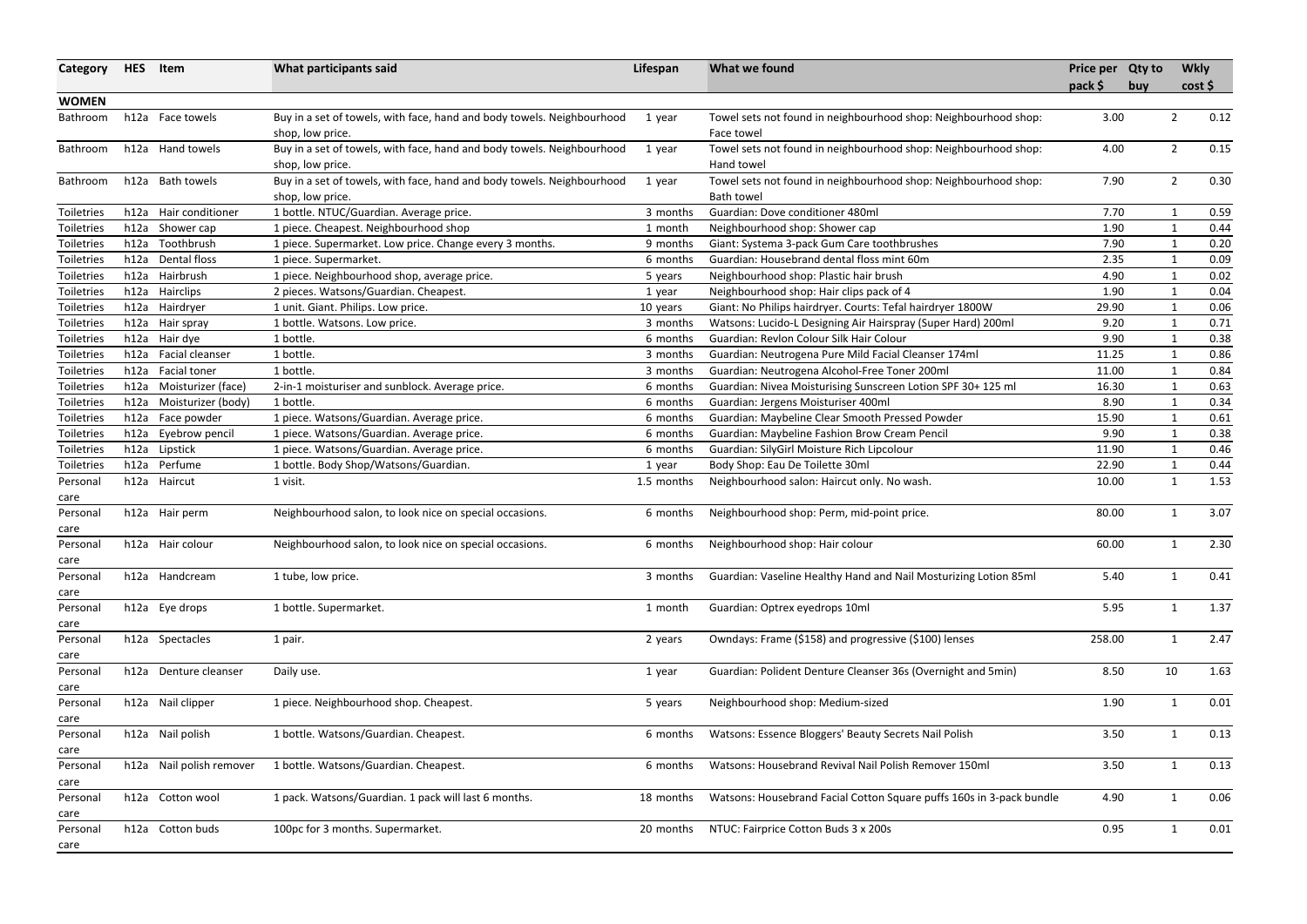#### **Transport Total: 46.03 \$**

| Category  | <b>HES</b> | Item        | What participants said                                    | Lifespan | What we found                                                                                                                                                                                                                  | Price per Qty to |     | Wkly  |
|-----------|------------|-------------|-----------------------------------------------------------|----------|--------------------------------------------------------------------------------------------------------------------------------------------------------------------------------------------------------------------------------|------------------|-----|-------|
|           |            |             |                                                           |          |                                                                                                                                                                                                                                | $pack$ \$        | buy | cost  |
| Transport | h5b        | MRT and bus | Concession pass available                                 | 1 month  | Hybrid Concession Pass - Unlimited rides on basic bus services and<br>trains, for senior citizens aged 60 years and above. [\$40 monthly<br>unlimited travel pass (off-peak) was a two-year trial which ended in Dec<br>2017.] | 60.00            |     | 27.62 |
| Transport | h5b        | Taxi        | \$80 per month budget for use on any type of taxi service | 1 month  |                                                                                                                                                                                                                                | 80.00            |     | 18.41 |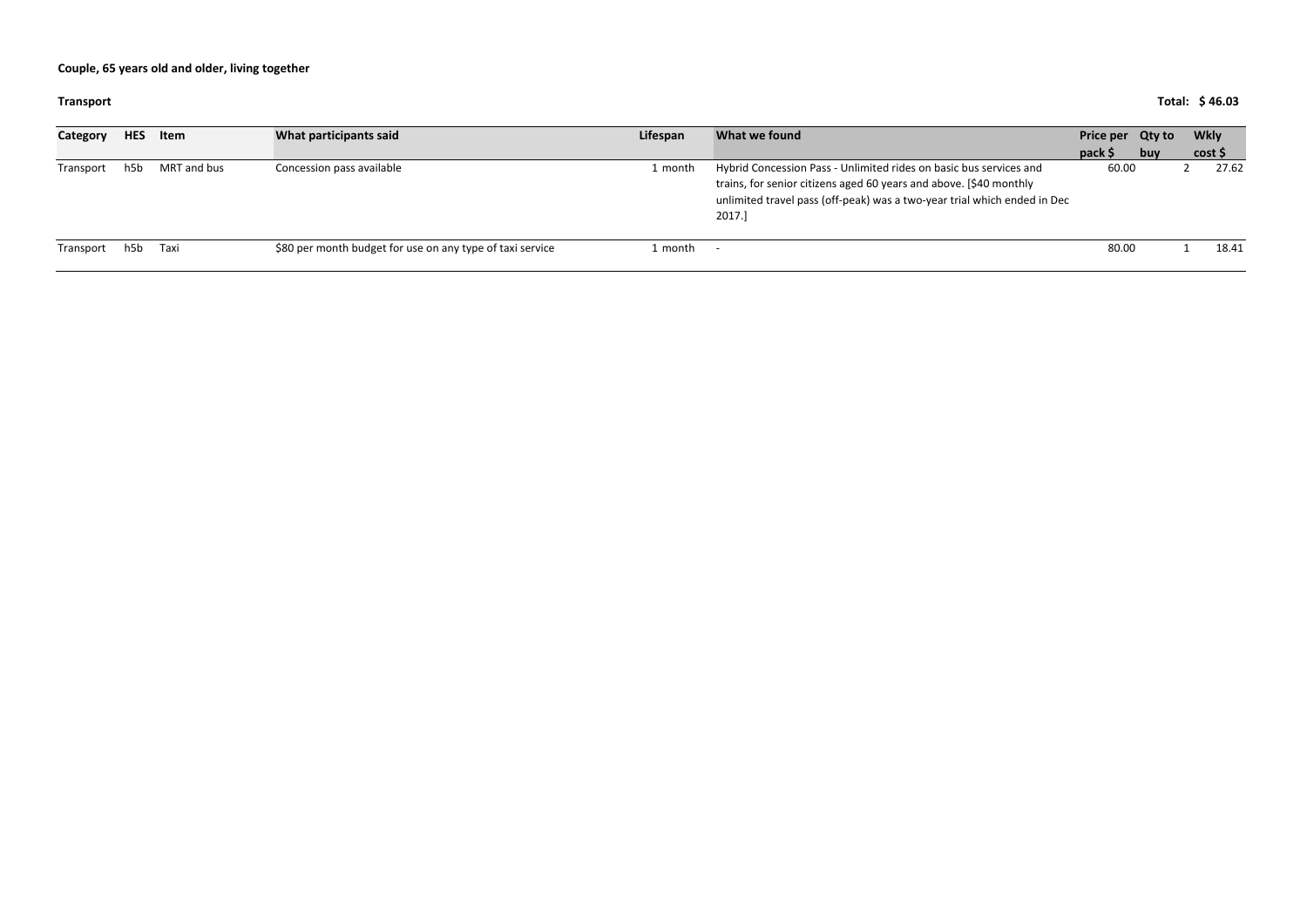#### **Clothing**

### **Total (men): \$ 9.77Total (women): \$ 21.18**

| <b>MEN</b><br>Jacket/sweater<br>1 piece. Neighbourhood shop/department store. For holidays, cinemas,<br>NTUC/OG/Giant: Knitted, zipped up sweater.<br>20.00<br>h4a<br>Outerwear<br>5 years<br>and when cold.<br>Shirts (short sleeved)<br>6 pieces. Neighbourhood shop/department store/market/NTUC,<br>NTUC/Giant: Short sleeved shirt<br>12.90<br>6<br>Casual<br>2 years<br>h4a<br>around \$12.<br>6 pieces. Neighbourhood shop/department store/market. Last 3 years,<br>20.00<br>CK: Waffle-knit polo-tee, 2 for \$20.<br>3<br>Casual<br>T-shirts (collared)<br>3 years<br>h4a<br>after which colors will fade and need replacing.<br>14.90<br>h4a<br>Bermudas<br>3 pairs. Neighbourhood shop/department store/market.<br>CK: Drawstring baggy<br>3<br>Casual<br>5 years<br>4 pairs. Neighbourhood shop/department store/market.<br>BHG/OG: Jeans or trousers<br>25.00<br>Casual<br>h4a<br>Trousers (casual)<br>$\overline{4}$<br>2 years<br>6<br>6 pieces. BHG/Metro. Not from Robinsons/Tangs/Taka - too expensive.<br>Shirts (long sleeved)<br>CK: Crocodile or Van Heusen shirt<br>24.00<br>h4a<br>5 years<br>Formal<br>To dress up for dinners and special occasions.<br><b>BHG/OG: Basic trousers</b><br>39.00<br>$\overline{2}$<br>Trousers (formal)<br>Formal<br>h4a<br>2 pairs. Department store.<br>5 years<br>4.90<br>$\mathbf{3}$<br><b>Cotton T-shirts</b><br>3 pieces. Neighbourhood shop.<br>Neighbourhood shop: Plain cotton<br>Exercise<br>h4a<br>5 years<br>(exercise)<br>"PT" shorts<br>6.00<br>2 pairs. Neighbourhood shop/market.<br>Neighbourhood shop: Drawstring sports shorts<br>$\overline{2}$<br>Exercise<br>h4a<br>3 years<br>Neighbourhood shop: Basic swimming trunks<br>Swimming trunks<br>1 pair. Average price.<br>12.00<br>Exercise<br>h4a<br>1 year<br>6<br>Cotton T-shirts (home) 6 pieces. Neighbourhood shop/market, plain colour.<br>Neighbourhood shop: Plain white cotton T-shirt<br>4.90<br>h4a<br>3 years<br>Homewear<br>Shorts<br>4 pairs. Neighbourhood shop.<br>Neighbourhood shop: Cotton shorts, drawstring or elastic.<br>6.00<br>h <sub>4</sub> a<br>5 years<br>4<br>Homewear<br>4 pieces. Cheapest may not absorb moisture well especially if sarong is<br>Mustafa Centre: Basic sarong, low price.<br>10.00<br>h4a<br>Sarong/pyjamas<br>4<br>Homewear<br>1 year<br>used to dry oneself after showering/laze around at home/before and<br>bottoms<br>after ablution.<br>Special<br>Ethnic clothing<br>Department store. Annual budget of \$100 to buy what they need for<br>100.00<br>h4a<br>1 year<br>$\mathbf{1}$<br>festivities, religious events and special occasions.<br>occasion<br>h4a<br>Underwear<br>6 pieces. Neighbourhood shop/CK/Daiso. Cotton, cheapest.<br>Neighbourhood shop: Cotton, pack of 6, Crocodile or Byford.<br>12.90<br>Underwear<br>1<br>1 year<br>2 pairs. Neighbourhood shop/department store. Canvas/rubber,<br>$\overline{2}$<br>h4b<br>Daily shoes<br>OG: Basic shoes<br>30.00<br>2 years<br>Footwear<br>average price. For everyday wear.<br>Track shoes<br>1 pair. Brands like Nike/New Balance.<br>OG: Adidas track shoes<br>60.00<br>h4b<br>Footwear<br>2 years<br>59.00<br>Formal shoes<br>1 pair. Shopping centre/Bata. Leather, cheapest.<br>BHG: Everbest leather uppersole<br>h4b<br>Footwear<br>2 years<br>Sandals<br>1 pair. Shopping centre/market. Leather.<br>Bata: Leather sandals<br>49.00<br>h4b<br>Footwear<br>5 years<br>1 pair, indoor use as ceramic floors are cold.<br>Neighbourhood shop: Basic slippers<br>3.90<br>h <sub>4</sub> b<br>Indoor slippers<br>Footwear<br>2 years<br>3 pairs. Neighbourhood shop.<br>Socks (sports)<br>Neighbourhood shop: Plain white/black cotton socks<br>1.50<br>h4b<br>3<br>Footwear<br>1 year<br>Socks (formal)<br>3 pairs. Neighbourhood shop.<br>Neighbourhood shop: Printed cotton socks<br>2.90<br>3<br>h4b<br>Footwear<br>1 year<br>Belt and wallet set<br>Around \$60, will last longer.<br>CK: Belt and wallet set<br>39.00<br>h12b<br>Accessories<br>5 years<br>h12b Watch<br>1 watch, around \$60.<br>Neighbourhood shop: Wrist watch with metal chain<br>60.00<br>Accessories<br>5 years<br>Watch battery<br>Replace at neighbourhood watch shop<br>Neighbourhood watch shop<br>5.00<br>h12b<br>Accessories<br>1 year<br>h12b Backpack<br>1 piece. Neighbourhood shop.<br>Neighbourhood shop: Nylon bag<br>8.00<br>Accessories<br>5 years<br>1<br>Sports duffle<br>Neighbourhood shop: Sports duffle with zipper<br>1 piece. Neighbourhood shop. Can be shared with partner.<br>h12b<br>13.00<br>Accessories<br>5 years<br>1 piece. Wheels must spin 360 degrees. Medium size (bigger than cabin<br>NTUC: Slazenger luggage<br>Accessories<br>h12b<br>10 years<br>39.90<br>Luggage<br>1<br>size).<br>Cabin luggage, can be shared with partner.<br>NTUC: 22" luggage<br>25.00<br>h12b Luggage<br>10 years<br>Accessories<br>h12b Umbrella<br>1 piece. Long one, can be used as walking stick. Average price.<br>Neighbourhood shops: Walking stick umbrella<br>11.00<br>Accessories<br>5 years | <b>Category</b> | <b>HES</b> | Item | What participants said | Lifespan | What we found | <b>Price per</b><br>pack \$ | <b>Qty to</b><br>buy | <b>Wkly</b><br>cost |      |
|-------------------------------------------------------------------------------------------------------------------------------------------------------------------------------------------------------------------------------------------------------------------------------------------------------------------------------------------------------------------------------------------------------------------------------------------------------------------------------------------------------------------------------------------------------------------------------------------------------------------------------------------------------------------------------------------------------------------------------------------------------------------------------------------------------------------------------------------------------------------------------------------------------------------------------------------------------------------------------------------------------------------------------------------------------------------------------------------------------------------------------------------------------------------------------------------------------------------------------------------------------------------------------------------------------------------------------------------------------------------------------------------------------------------------------------------------------------------------------------------------------------------------------------------------------------------------------------------------------------------------------------------------------------------------------------------------------------------------------------------------------------------------------------------------------------------------------------------------------------------------------------------------------------------------------------------------------------------------------------------------------------------------------------------------------------------------------------------------------------------------------------------------------------------------------------------------------------------------------------------------------------------------------------------------------------------------------------------------------------------------------------------------------------------------------------------------------------------------------------------------------------------------------------------------------------------------------------------------------------------------------------------------------------------------------------------------------------------------------------------------------------------------------------------------------------------------------------------------------------------------------------------------------------------------------------------------------------------------------------------------------------------------------------------------------------------------------------------------------------------------------------------------------------------------------------------------------------------------------------------------------------------------------------------------------------------------------------------------------------------------------------------------------------------------------------------------------------------------------------------------------------------------------------------------------------------------------------------------------------------------------------------------------------------------------------------------------------------------------------------------------------------------------------------------------------------------------------------------------------------------------------------------------------------------------------------------------------------------------------------------------------------------------------------------------------------------------------------------------------------------------------------------------------------------------------------------------------------------------------------------------------------------------------------------------------------------------------------------------------------------------------------------------------------------------------------------------------------------------------------------------------------------------------------------------------------------------------------------------------------------------------------------------------------------------------------------------------------------------------------------------------------------------------------------------------------------------------------------------------------------------------------------------------------------------------------------------------------------------------------------------------------------------------------------------------|-----------------|------------|------|------------------------|----------|---------------|-----------------------------|----------------------|---------------------|------|
|                                                                                                                                                                                                                                                                                                                                                                                                                                                                                                                                                                                                                                                                                                                                                                                                                                                                                                                                                                                                                                                                                                                                                                                                                                                                                                                                                                                                                                                                                                                                                                                                                                                                                                                                                                                                                                                                                                                                                                                                                                                                                                                                                                                                                                                                                                                                                                                                                                                                                                                                                                                                                                                                                                                                                                                                                                                                                                                                                                                                                                                                                                                                                                                                                                                                                                                                                                                                                                                                                                                                                                                                                                                                                                                                                                                                                                                                                                                                                                                                                                                                                                                                                                                                                                                                                                                                                                                                                                                                                                                                                                                                                                                                                                                                                                                                                                                                                                                                                                                                                                                             |                 |            |      |                        |          |               |                             |                      |                     |      |
|                                                                                                                                                                                                                                                                                                                                                                                                                                                                                                                                                                                                                                                                                                                                                                                                                                                                                                                                                                                                                                                                                                                                                                                                                                                                                                                                                                                                                                                                                                                                                                                                                                                                                                                                                                                                                                                                                                                                                                                                                                                                                                                                                                                                                                                                                                                                                                                                                                                                                                                                                                                                                                                                                                                                                                                                                                                                                                                                                                                                                                                                                                                                                                                                                                                                                                                                                                                                                                                                                                                                                                                                                                                                                                                                                                                                                                                                                                                                                                                                                                                                                                                                                                                                                                                                                                                                                                                                                                                                                                                                                                                                                                                                                                                                                                                                                                                                                                                                                                                                                                                             |                 |            |      |                        |          |               |                             |                      |                     | 0.08 |
|                                                                                                                                                                                                                                                                                                                                                                                                                                                                                                                                                                                                                                                                                                                                                                                                                                                                                                                                                                                                                                                                                                                                                                                                                                                                                                                                                                                                                                                                                                                                                                                                                                                                                                                                                                                                                                                                                                                                                                                                                                                                                                                                                                                                                                                                                                                                                                                                                                                                                                                                                                                                                                                                                                                                                                                                                                                                                                                                                                                                                                                                                                                                                                                                                                                                                                                                                                                                                                                                                                                                                                                                                                                                                                                                                                                                                                                                                                                                                                                                                                                                                                                                                                                                                                                                                                                                                                                                                                                                                                                                                                                                                                                                                                                                                                                                                                                                                                                                                                                                                                                             |                 |            |      |                        |          |               |                             |                      |                     | 0.74 |
|                                                                                                                                                                                                                                                                                                                                                                                                                                                                                                                                                                                                                                                                                                                                                                                                                                                                                                                                                                                                                                                                                                                                                                                                                                                                                                                                                                                                                                                                                                                                                                                                                                                                                                                                                                                                                                                                                                                                                                                                                                                                                                                                                                                                                                                                                                                                                                                                                                                                                                                                                                                                                                                                                                                                                                                                                                                                                                                                                                                                                                                                                                                                                                                                                                                                                                                                                                                                                                                                                                                                                                                                                                                                                                                                                                                                                                                                                                                                                                                                                                                                                                                                                                                                                                                                                                                                                                                                                                                                                                                                                                                                                                                                                                                                                                                                                                                                                                                                                                                                                                                             |                 |            |      |                        |          |               |                             |                      |                     | 0.38 |
|                                                                                                                                                                                                                                                                                                                                                                                                                                                                                                                                                                                                                                                                                                                                                                                                                                                                                                                                                                                                                                                                                                                                                                                                                                                                                                                                                                                                                                                                                                                                                                                                                                                                                                                                                                                                                                                                                                                                                                                                                                                                                                                                                                                                                                                                                                                                                                                                                                                                                                                                                                                                                                                                                                                                                                                                                                                                                                                                                                                                                                                                                                                                                                                                                                                                                                                                                                                                                                                                                                                                                                                                                                                                                                                                                                                                                                                                                                                                                                                                                                                                                                                                                                                                                                                                                                                                                                                                                                                                                                                                                                                                                                                                                                                                                                                                                                                                                                                                                                                                                                                             |                 |            |      |                        |          |               |                             |                      |                     | 0.17 |
|                                                                                                                                                                                                                                                                                                                                                                                                                                                                                                                                                                                                                                                                                                                                                                                                                                                                                                                                                                                                                                                                                                                                                                                                                                                                                                                                                                                                                                                                                                                                                                                                                                                                                                                                                                                                                                                                                                                                                                                                                                                                                                                                                                                                                                                                                                                                                                                                                                                                                                                                                                                                                                                                                                                                                                                                                                                                                                                                                                                                                                                                                                                                                                                                                                                                                                                                                                                                                                                                                                                                                                                                                                                                                                                                                                                                                                                                                                                                                                                                                                                                                                                                                                                                                                                                                                                                                                                                                                                                                                                                                                                                                                                                                                                                                                                                                                                                                                                                                                                                                                                             |                 |            |      |                        |          |               |                             |                      |                     | 0.96 |
|                                                                                                                                                                                                                                                                                                                                                                                                                                                                                                                                                                                                                                                                                                                                                                                                                                                                                                                                                                                                                                                                                                                                                                                                                                                                                                                                                                                                                                                                                                                                                                                                                                                                                                                                                                                                                                                                                                                                                                                                                                                                                                                                                                                                                                                                                                                                                                                                                                                                                                                                                                                                                                                                                                                                                                                                                                                                                                                                                                                                                                                                                                                                                                                                                                                                                                                                                                                                                                                                                                                                                                                                                                                                                                                                                                                                                                                                                                                                                                                                                                                                                                                                                                                                                                                                                                                                                                                                                                                                                                                                                                                                                                                                                                                                                                                                                                                                                                                                                                                                                                                             |                 |            |      |                        |          |               |                             |                      |                     | 0.55 |
|                                                                                                                                                                                                                                                                                                                                                                                                                                                                                                                                                                                                                                                                                                                                                                                                                                                                                                                                                                                                                                                                                                                                                                                                                                                                                                                                                                                                                                                                                                                                                                                                                                                                                                                                                                                                                                                                                                                                                                                                                                                                                                                                                                                                                                                                                                                                                                                                                                                                                                                                                                                                                                                                                                                                                                                                                                                                                                                                                                                                                                                                                                                                                                                                                                                                                                                                                                                                                                                                                                                                                                                                                                                                                                                                                                                                                                                                                                                                                                                                                                                                                                                                                                                                                                                                                                                                                                                                                                                                                                                                                                                                                                                                                                                                                                                                                                                                                                                                                                                                                                                             |                 |            |      |                        |          |               |                             |                      |                     | 0.30 |
|                                                                                                                                                                                                                                                                                                                                                                                                                                                                                                                                                                                                                                                                                                                                                                                                                                                                                                                                                                                                                                                                                                                                                                                                                                                                                                                                                                                                                                                                                                                                                                                                                                                                                                                                                                                                                                                                                                                                                                                                                                                                                                                                                                                                                                                                                                                                                                                                                                                                                                                                                                                                                                                                                                                                                                                                                                                                                                                                                                                                                                                                                                                                                                                                                                                                                                                                                                                                                                                                                                                                                                                                                                                                                                                                                                                                                                                                                                                                                                                                                                                                                                                                                                                                                                                                                                                                                                                                                                                                                                                                                                                                                                                                                                                                                                                                                                                                                                                                                                                                                                                             |                 |            |      |                        |          |               |                             |                      |                     | 0.06 |
|                                                                                                                                                                                                                                                                                                                                                                                                                                                                                                                                                                                                                                                                                                                                                                                                                                                                                                                                                                                                                                                                                                                                                                                                                                                                                                                                                                                                                                                                                                                                                                                                                                                                                                                                                                                                                                                                                                                                                                                                                                                                                                                                                                                                                                                                                                                                                                                                                                                                                                                                                                                                                                                                                                                                                                                                                                                                                                                                                                                                                                                                                                                                                                                                                                                                                                                                                                                                                                                                                                                                                                                                                                                                                                                                                                                                                                                                                                                                                                                                                                                                                                                                                                                                                                                                                                                                                                                                                                                                                                                                                                                                                                                                                                                                                                                                                                                                                                                                                                                                                                                             |                 |            |      |                        |          |               |                             |                      |                     | 0.08 |
|                                                                                                                                                                                                                                                                                                                                                                                                                                                                                                                                                                                                                                                                                                                                                                                                                                                                                                                                                                                                                                                                                                                                                                                                                                                                                                                                                                                                                                                                                                                                                                                                                                                                                                                                                                                                                                                                                                                                                                                                                                                                                                                                                                                                                                                                                                                                                                                                                                                                                                                                                                                                                                                                                                                                                                                                                                                                                                                                                                                                                                                                                                                                                                                                                                                                                                                                                                                                                                                                                                                                                                                                                                                                                                                                                                                                                                                                                                                                                                                                                                                                                                                                                                                                                                                                                                                                                                                                                                                                                                                                                                                                                                                                                                                                                                                                                                                                                                                                                                                                                                                             |                 |            |      |                        |          |               |                             |                      |                     | 0.23 |
|                                                                                                                                                                                                                                                                                                                                                                                                                                                                                                                                                                                                                                                                                                                                                                                                                                                                                                                                                                                                                                                                                                                                                                                                                                                                                                                                                                                                                                                                                                                                                                                                                                                                                                                                                                                                                                                                                                                                                                                                                                                                                                                                                                                                                                                                                                                                                                                                                                                                                                                                                                                                                                                                                                                                                                                                                                                                                                                                                                                                                                                                                                                                                                                                                                                                                                                                                                                                                                                                                                                                                                                                                                                                                                                                                                                                                                                                                                                                                                                                                                                                                                                                                                                                                                                                                                                                                                                                                                                                                                                                                                                                                                                                                                                                                                                                                                                                                                                                                                                                                                                             |                 |            |      |                        |          |               |                             |                      |                     | 0.19 |
|                                                                                                                                                                                                                                                                                                                                                                                                                                                                                                                                                                                                                                                                                                                                                                                                                                                                                                                                                                                                                                                                                                                                                                                                                                                                                                                                                                                                                                                                                                                                                                                                                                                                                                                                                                                                                                                                                                                                                                                                                                                                                                                                                                                                                                                                                                                                                                                                                                                                                                                                                                                                                                                                                                                                                                                                                                                                                                                                                                                                                                                                                                                                                                                                                                                                                                                                                                                                                                                                                                                                                                                                                                                                                                                                                                                                                                                                                                                                                                                                                                                                                                                                                                                                                                                                                                                                                                                                                                                                                                                                                                                                                                                                                                                                                                                                                                                                                                                                                                                                                                                             |                 |            |      |                        |          |               |                             |                      |                     | 0.09 |
|                                                                                                                                                                                                                                                                                                                                                                                                                                                                                                                                                                                                                                                                                                                                                                                                                                                                                                                                                                                                                                                                                                                                                                                                                                                                                                                                                                                                                                                                                                                                                                                                                                                                                                                                                                                                                                                                                                                                                                                                                                                                                                                                                                                                                                                                                                                                                                                                                                                                                                                                                                                                                                                                                                                                                                                                                                                                                                                                                                                                                                                                                                                                                                                                                                                                                                                                                                                                                                                                                                                                                                                                                                                                                                                                                                                                                                                                                                                                                                                                                                                                                                                                                                                                                                                                                                                                                                                                                                                                                                                                                                                                                                                                                                                                                                                                                                                                                                                                                                                                                                                             |                 |            |      |                        |          |               |                             |                      |                     | 0.77 |
|                                                                                                                                                                                                                                                                                                                                                                                                                                                                                                                                                                                                                                                                                                                                                                                                                                                                                                                                                                                                                                                                                                                                                                                                                                                                                                                                                                                                                                                                                                                                                                                                                                                                                                                                                                                                                                                                                                                                                                                                                                                                                                                                                                                                                                                                                                                                                                                                                                                                                                                                                                                                                                                                                                                                                                                                                                                                                                                                                                                                                                                                                                                                                                                                                                                                                                                                                                                                                                                                                                                                                                                                                                                                                                                                                                                                                                                                                                                                                                                                                                                                                                                                                                                                                                                                                                                                                                                                                                                                                                                                                                                                                                                                                                                                                                                                                                                                                                                                                                                                                                                             |                 |            |      |                        |          |               |                             |                      |                     | 1.92 |
|                                                                                                                                                                                                                                                                                                                                                                                                                                                                                                                                                                                                                                                                                                                                                                                                                                                                                                                                                                                                                                                                                                                                                                                                                                                                                                                                                                                                                                                                                                                                                                                                                                                                                                                                                                                                                                                                                                                                                                                                                                                                                                                                                                                                                                                                                                                                                                                                                                                                                                                                                                                                                                                                                                                                                                                                                                                                                                                                                                                                                                                                                                                                                                                                                                                                                                                                                                                                                                                                                                                                                                                                                                                                                                                                                                                                                                                                                                                                                                                                                                                                                                                                                                                                                                                                                                                                                                                                                                                                                                                                                                                                                                                                                                                                                                                                                                                                                                                                                                                                                                                             |                 |            |      |                        |          |               |                             |                      |                     | 0.25 |
|                                                                                                                                                                                                                                                                                                                                                                                                                                                                                                                                                                                                                                                                                                                                                                                                                                                                                                                                                                                                                                                                                                                                                                                                                                                                                                                                                                                                                                                                                                                                                                                                                                                                                                                                                                                                                                                                                                                                                                                                                                                                                                                                                                                                                                                                                                                                                                                                                                                                                                                                                                                                                                                                                                                                                                                                                                                                                                                                                                                                                                                                                                                                                                                                                                                                                                                                                                                                                                                                                                                                                                                                                                                                                                                                                                                                                                                                                                                                                                                                                                                                                                                                                                                                                                                                                                                                                                                                                                                                                                                                                                                                                                                                                                                                                                                                                                                                                                                                                                                                                                                             |                 |            |      |                        |          |               |                             |                      |                     | 0.58 |
|                                                                                                                                                                                                                                                                                                                                                                                                                                                                                                                                                                                                                                                                                                                                                                                                                                                                                                                                                                                                                                                                                                                                                                                                                                                                                                                                                                                                                                                                                                                                                                                                                                                                                                                                                                                                                                                                                                                                                                                                                                                                                                                                                                                                                                                                                                                                                                                                                                                                                                                                                                                                                                                                                                                                                                                                                                                                                                                                                                                                                                                                                                                                                                                                                                                                                                                                                                                                                                                                                                                                                                                                                                                                                                                                                                                                                                                                                                                                                                                                                                                                                                                                                                                                                                                                                                                                                                                                                                                                                                                                                                                                                                                                                                                                                                                                                                                                                                                                                                                                                                                             |                 |            |      |                        |          |               |                             |                      |                     | 0.58 |
|                                                                                                                                                                                                                                                                                                                                                                                                                                                                                                                                                                                                                                                                                                                                                                                                                                                                                                                                                                                                                                                                                                                                                                                                                                                                                                                                                                                                                                                                                                                                                                                                                                                                                                                                                                                                                                                                                                                                                                                                                                                                                                                                                                                                                                                                                                                                                                                                                                                                                                                                                                                                                                                                                                                                                                                                                                                                                                                                                                                                                                                                                                                                                                                                                                                                                                                                                                                                                                                                                                                                                                                                                                                                                                                                                                                                                                                                                                                                                                                                                                                                                                                                                                                                                                                                                                                                                                                                                                                                                                                                                                                                                                                                                                                                                                                                                                                                                                                                                                                                                                                             |                 |            |      |                        |          |               |                             |                      |                     | 0.57 |
|                                                                                                                                                                                                                                                                                                                                                                                                                                                                                                                                                                                                                                                                                                                                                                                                                                                                                                                                                                                                                                                                                                                                                                                                                                                                                                                                                                                                                                                                                                                                                                                                                                                                                                                                                                                                                                                                                                                                                                                                                                                                                                                                                                                                                                                                                                                                                                                                                                                                                                                                                                                                                                                                                                                                                                                                                                                                                                                                                                                                                                                                                                                                                                                                                                                                                                                                                                                                                                                                                                                                                                                                                                                                                                                                                                                                                                                                                                                                                                                                                                                                                                                                                                                                                                                                                                                                                                                                                                                                                                                                                                                                                                                                                                                                                                                                                                                                                                                                                                                                                                                             |                 |            |      |                        |          |               |                             |                      |                     | 0.19 |
|                                                                                                                                                                                                                                                                                                                                                                                                                                                                                                                                                                                                                                                                                                                                                                                                                                                                                                                                                                                                                                                                                                                                                                                                                                                                                                                                                                                                                                                                                                                                                                                                                                                                                                                                                                                                                                                                                                                                                                                                                                                                                                                                                                                                                                                                                                                                                                                                                                                                                                                                                                                                                                                                                                                                                                                                                                                                                                                                                                                                                                                                                                                                                                                                                                                                                                                                                                                                                                                                                                                                                                                                                                                                                                                                                                                                                                                                                                                                                                                                                                                                                                                                                                                                                                                                                                                                                                                                                                                                                                                                                                                                                                                                                                                                                                                                                                                                                                                                                                                                                                                             |                 |            |      |                        |          |               |                             |                      |                     | 0.04 |
|                                                                                                                                                                                                                                                                                                                                                                                                                                                                                                                                                                                                                                                                                                                                                                                                                                                                                                                                                                                                                                                                                                                                                                                                                                                                                                                                                                                                                                                                                                                                                                                                                                                                                                                                                                                                                                                                                                                                                                                                                                                                                                                                                                                                                                                                                                                                                                                                                                                                                                                                                                                                                                                                                                                                                                                                                                                                                                                                                                                                                                                                                                                                                                                                                                                                                                                                                                                                                                                                                                                                                                                                                                                                                                                                                                                                                                                                                                                                                                                                                                                                                                                                                                                                                                                                                                                                                                                                                                                                                                                                                                                                                                                                                                                                                                                                                                                                                                                                                                                                                                                             |                 |            |      |                        |          |               |                             |                      |                     | 0.09 |
|                                                                                                                                                                                                                                                                                                                                                                                                                                                                                                                                                                                                                                                                                                                                                                                                                                                                                                                                                                                                                                                                                                                                                                                                                                                                                                                                                                                                                                                                                                                                                                                                                                                                                                                                                                                                                                                                                                                                                                                                                                                                                                                                                                                                                                                                                                                                                                                                                                                                                                                                                                                                                                                                                                                                                                                                                                                                                                                                                                                                                                                                                                                                                                                                                                                                                                                                                                                                                                                                                                                                                                                                                                                                                                                                                                                                                                                                                                                                                                                                                                                                                                                                                                                                                                                                                                                                                                                                                                                                                                                                                                                                                                                                                                                                                                                                                                                                                                                                                                                                                                                             |                 |            |      |                        |          |               |                             |                      |                     | 0.17 |
|                                                                                                                                                                                                                                                                                                                                                                                                                                                                                                                                                                                                                                                                                                                                                                                                                                                                                                                                                                                                                                                                                                                                                                                                                                                                                                                                                                                                                                                                                                                                                                                                                                                                                                                                                                                                                                                                                                                                                                                                                                                                                                                                                                                                                                                                                                                                                                                                                                                                                                                                                                                                                                                                                                                                                                                                                                                                                                                                                                                                                                                                                                                                                                                                                                                                                                                                                                                                                                                                                                                                                                                                                                                                                                                                                                                                                                                                                                                                                                                                                                                                                                                                                                                                                                                                                                                                                                                                                                                                                                                                                                                                                                                                                                                                                                                                                                                                                                                                                                                                                                                             |                 |            |      |                        |          |               |                             |                      |                     | 0.15 |
|                                                                                                                                                                                                                                                                                                                                                                                                                                                                                                                                                                                                                                                                                                                                                                                                                                                                                                                                                                                                                                                                                                                                                                                                                                                                                                                                                                                                                                                                                                                                                                                                                                                                                                                                                                                                                                                                                                                                                                                                                                                                                                                                                                                                                                                                                                                                                                                                                                                                                                                                                                                                                                                                                                                                                                                                                                                                                                                                                                                                                                                                                                                                                                                                                                                                                                                                                                                                                                                                                                                                                                                                                                                                                                                                                                                                                                                                                                                                                                                                                                                                                                                                                                                                                                                                                                                                                                                                                                                                                                                                                                                                                                                                                                                                                                                                                                                                                                                                                                                                                                                             |                 |            |      |                        |          |               |                             |                      |                     | 0.23 |
|                                                                                                                                                                                                                                                                                                                                                                                                                                                                                                                                                                                                                                                                                                                                                                                                                                                                                                                                                                                                                                                                                                                                                                                                                                                                                                                                                                                                                                                                                                                                                                                                                                                                                                                                                                                                                                                                                                                                                                                                                                                                                                                                                                                                                                                                                                                                                                                                                                                                                                                                                                                                                                                                                                                                                                                                                                                                                                                                                                                                                                                                                                                                                                                                                                                                                                                                                                                                                                                                                                                                                                                                                                                                                                                                                                                                                                                                                                                                                                                                                                                                                                                                                                                                                                                                                                                                                                                                                                                                                                                                                                                                                                                                                                                                                                                                                                                                                                                                                                                                                                                             |                 |            |      |                        |          |               |                             |                      |                     | 0.10 |
|                                                                                                                                                                                                                                                                                                                                                                                                                                                                                                                                                                                                                                                                                                                                                                                                                                                                                                                                                                                                                                                                                                                                                                                                                                                                                                                                                                                                                                                                                                                                                                                                                                                                                                                                                                                                                                                                                                                                                                                                                                                                                                                                                                                                                                                                                                                                                                                                                                                                                                                                                                                                                                                                                                                                                                                                                                                                                                                                                                                                                                                                                                                                                                                                                                                                                                                                                                                                                                                                                                                                                                                                                                                                                                                                                                                                                                                                                                                                                                                                                                                                                                                                                                                                                                                                                                                                                                                                                                                                                                                                                                                                                                                                                                                                                                                                                                                                                                                                                                                                                                                             |                 |            |      |                        |          |               |                             |                      |                     | 0.03 |
|                                                                                                                                                                                                                                                                                                                                                                                                                                                                                                                                                                                                                                                                                                                                                                                                                                                                                                                                                                                                                                                                                                                                                                                                                                                                                                                                                                                                                                                                                                                                                                                                                                                                                                                                                                                                                                                                                                                                                                                                                                                                                                                                                                                                                                                                                                                                                                                                                                                                                                                                                                                                                                                                                                                                                                                                                                                                                                                                                                                                                                                                                                                                                                                                                                                                                                                                                                                                                                                                                                                                                                                                                                                                                                                                                                                                                                                                                                                                                                                                                                                                                                                                                                                                                                                                                                                                                                                                                                                                                                                                                                                                                                                                                                                                                                                                                                                                                                                                                                                                                                                             |                 |            |      |                        |          |               |                             |                      |                     | 0.05 |
|                                                                                                                                                                                                                                                                                                                                                                                                                                                                                                                                                                                                                                                                                                                                                                                                                                                                                                                                                                                                                                                                                                                                                                                                                                                                                                                                                                                                                                                                                                                                                                                                                                                                                                                                                                                                                                                                                                                                                                                                                                                                                                                                                                                                                                                                                                                                                                                                                                                                                                                                                                                                                                                                                                                                                                                                                                                                                                                                                                                                                                                                                                                                                                                                                                                                                                                                                                                                                                                                                                                                                                                                                                                                                                                                                                                                                                                                                                                                                                                                                                                                                                                                                                                                                                                                                                                                                                                                                                                                                                                                                                                                                                                                                                                                                                                                                                                                                                                                                                                                                                                             |                 |            |      |                        |          |               |                             |                      |                     | 0.08 |
|                                                                                                                                                                                                                                                                                                                                                                                                                                                                                                                                                                                                                                                                                                                                                                                                                                                                                                                                                                                                                                                                                                                                                                                                                                                                                                                                                                                                                                                                                                                                                                                                                                                                                                                                                                                                                                                                                                                                                                                                                                                                                                                                                                                                                                                                                                                                                                                                                                                                                                                                                                                                                                                                                                                                                                                                                                                                                                                                                                                                                                                                                                                                                                                                                                                                                                                                                                                                                                                                                                                                                                                                                                                                                                                                                                                                                                                                                                                                                                                                                                                                                                                                                                                                                                                                                                                                                                                                                                                                                                                                                                                                                                                                                                                                                                                                                                                                                                                                                                                                                                                             |                 |            |      |                        |          |               |                             |                      |                     | 0.05 |
|                                                                                                                                                                                                                                                                                                                                                                                                                                                                                                                                                                                                                                                                                                                                                                                                                                                                                                                                                                                                                                                                                                                                                                                                                                                                                                                                                                                                                                                                                                                                                                                                                                                                                                                                                                                                                                                                                                                                                                                                                                                                                                                                                                                                                                                                                                                                                                                                                                                                                                                                                                                                                                                                                                                                                                                                                                                                                                                                                                                                                                                                                                                                                                                                                                                                                                                                                                                                                                                                                                                                                                                                                                                                                                                                                                                                                                                                                                                                                                                                                                                                                                                                                                                                                                                                                                                                                                                                                                                                                                                                                                                                                                                                                                                                                                                                                                                                                                                                                                                                                                                             |                 |            |      |                        |          |               |                             |                      |                     | 0.04 |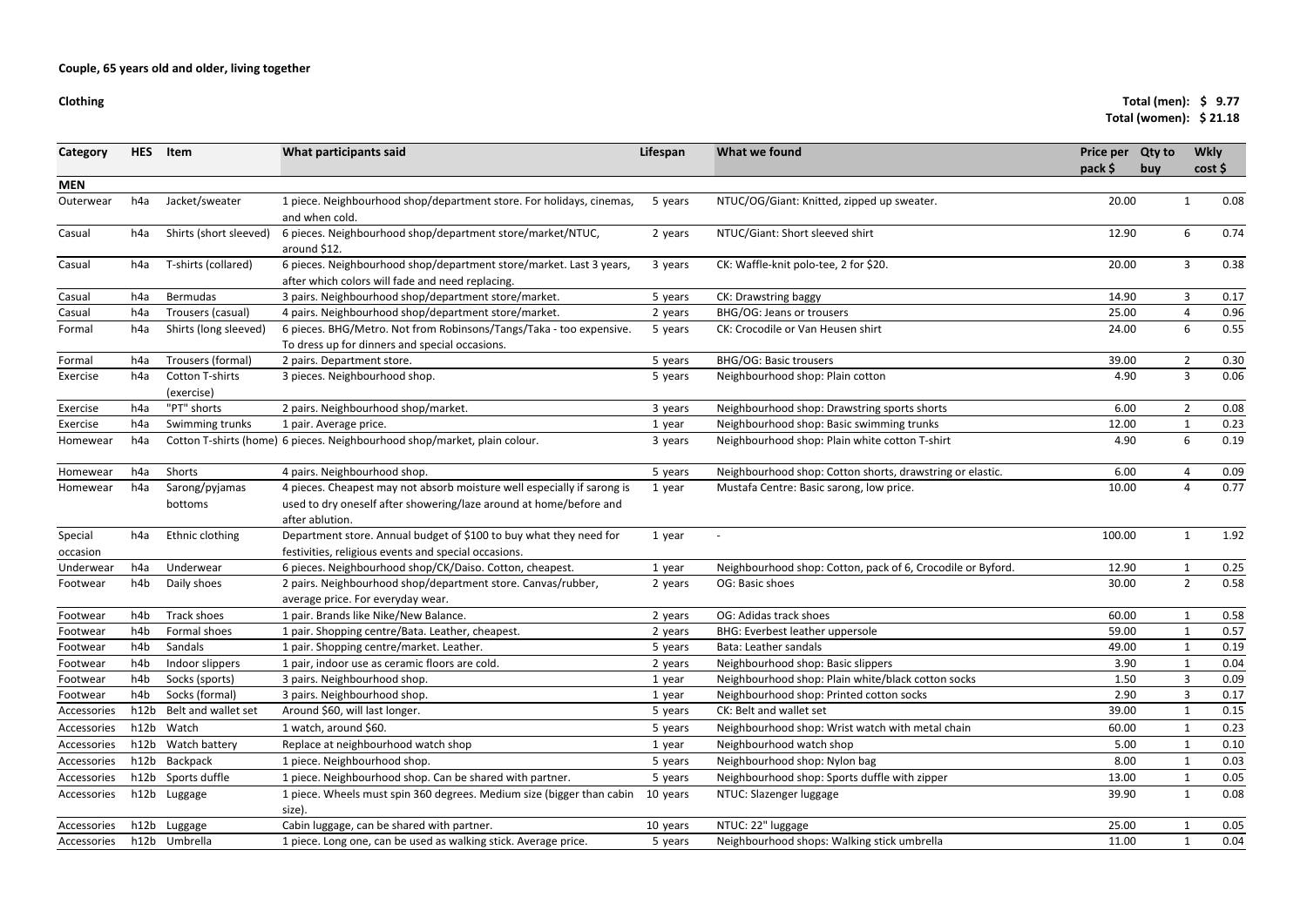| Neighbourhood shop: BPA-free bottle 500ml<br>h12b Water bottle<br>1 bottle. Cheapest, 500ml.<br>5.00<br>Accessories<br>$\mathbf 1$<br>1 year<br><b>WOMEN</b><br>10 pieces. BHG/Metro/CK/neighbourhood shop/Geylang. Low price.<br>10<br>CK: Low price blouse<br>18.00<br>h4a<br>Blouses (casual)<br>Casual<br>2 years<br>4 pieces. BHG/Metro/CK/neighbourhood shop/Geylang. Low price.<br>CK: Dress soft-silk synthetic material<br>35.00<br>Dresses (casual)<br>4<br>Casual<br>2 years<br>h4a<br>4 pieces. BHG/Metro/CK/neighbourhood shop/Geylang. Low price.<br>30.00<br>Trousers (casual)<br>CK: Low price trousers<br>4<br>Casual<br>h4a<br>2 years<br><b>Skirts</b><br>4 pieces. BHG/Metro/CK/neighbourhood shop/Geylang. Low price.<br>12.00<br>Casual<br>h4a<br>CK: Low price skirt<br>4<br>2 years<br><b>Blouses (Formal)</b><br>3 pieces. BHG/Metro/CK/neighbourhood shop/Geylang. Soft, silk.<br>CK: Formal blouse<br>3<br>36.00<br>Formal<br>2 years<br>h4a<br>Average price. Replace after 2 years for variety.<br>Dresses (formal)<br>CK: Dress soft-silk synthetic material<br>3 pieces. BHG/Metro/CK/neighbourhood shop/Geylang. Average price.<br>45.00<br>3<br>2 years<br>Formal<br>h4a<br>Trousers (formal)<br>$2^{\circ}$<br>2 pieces. BHG/Metro/CK/neighbourhood shop/Geylang. Average price.<br>CK: Polyester blend cotton, flowy trousers with zipper.<br>40.00<br>2 years<br>Formal<br>h4a<br>$2^{\circ}$<br>2 pieces. BHG/Metro/CK/neighbourhood shop/Geylang. Average price.<br>OG: Average price skirt<br>79.00<br>Long skirts<br>Formal<br>h4a<br>2 years<br>Dri-fit top<br>OG: Dri-fit top<br>12.00<br>h4a<br>1 piece, around \$12.<br>Exercise<br>1<br>2 year<br>Neighbourhood shop: Basic track pants<br>9.00<br>Exercise<br>Track pants<br>1 pair.<br>h4a<br>1 year<br>Swim suit<br>1 piece. Department store. Arena brand.<br>BHG/OG: Cheapest branded swim suit<br>50.00<br>Exercise<br>h4a<br>5 years<br>5<br>5 pieces. Neighbourhood shop/market/pasar malam. Low price, can<br>T-shirts<br>CK: Plain/printed cotton T-shirts<br>10.90<br>h4a<br>Homewear<br>5 years<br>serve as pyjamas. There must be variety of designs, not plain, because<br>"neighbors (might) think (we) never change clothes".<br>5 pieces. Neighbourhood shop/market/Pasar Malam. Low price, can<br>9.00<br>Shorts/pyjamas<br>CK: Cotton, elastic band/drawstring.<br>5<br>h4a<br>5 years<br>Homewear<br>use for exercise.<br>bottoms<br>Ethnic wear<br>2 pieces. BHG/Metro/CK/neighbourhood shop/Geylang. Average price.<br>100.00<br>Special<br>h4a<br>1 year<br>$\overline{\phantom{a}}$<br>Annual budget of \$100, can be used to purchase hijab for muslim<br>occasion<br>women.<br>5 or 6 bras. \$20-30, below that would be too cheap.<br>CK/OG: No underwire and wire<br>30.00<br>h4a<br><b>Bras</b><br>6<br>Underwear<br>1 year<br>12 pieces, 2 packs of 6. Neighbourhood shop. Low price. Elasticity does<br>3<br>h4a<br>Panties<br>CK: Basic panties, pack of 5 not 6.<br>11.00<br>Underwear<br>1 year<br>not last for cheapest.<br>Pantyhose<br><b>BHG: Basic pantyhose</b><br>$\overline{2}$<br>2 pairs. Neighbourhood shop. Knee-length, cheapest. For special<br>6.50<br>h4b<br>2 years<br>Footwear<br>occasions.<br>h4b<br>Socks<br>3<br>Neighbourhood shop: White/black cotton socks<br>1.50<br>3 pairs. Neighbourhood shop. Low price.<br>Footwear<br>1 year<br>Track shoes<br>1 pair. Neighbourhood sports shop. Average price. Shoes that are too<br>Neighbourhood shop: Basic track shoes<br>60.00<br>h4b<br>Footwear<br>5 years<br>1<br>cheap will hurt feet.<br>Low-heel shoes<br>1 pair. Department store. Around \$40, as long as it looks formal.<br>BHG/OG: Basic dress flats<br>3 years<br>40.00<br>Footwear<br>h4b<br>1<br>Sandals/slippers<br><b>BHG/OG: Basic sandals</b><br>$2^{\circ}$<br>2 pairs. Bata. Low price.<br>25.00<br>Footwear<br>h4b<br>3 years<br>2 pairs. Neighbourhood shop. "Slippers needed at home as ceramic<br>Neighbourhood shop: Basic slippers<br>$\overline{2}$<br>h4b<br>Indoor slippers<br>3.90<br>Footwear<br>3 years<br>floors are cold".<br>Casual shoes<br>2 pairs. Bata/Isetan. Cheapest.<br>Bata: Basic shoes<br>30.00<br>$\overline{2}$<br>h4b<br>Footwear<br>2 years<br>h12b Purse/wallet<br>1 piece. Department store. Low price, so that leather will not peel.<br>BHG/OG: Low price purse<br>35.00<br>$\mathbf{1}$<br>5 years<br>Accessories<br>Might need to change often if cheapest.<br>h12b Watch<br>BHG: Wrist watch with metal chain<br>1 piece. Department store. Around \$60.<br>5 years<br>60.00<br>Accessories<br>h12b Watch battery<br>Replace at neighbourhood watch shop<br>5.00<br>Neighbourhood watch shop<br>1<br>Accessories<br>1 year | Category | <b>HES</b> | Item | What participants said | Lifespan | What we found | Price per Qty to<br>pack \$ | buy | <b>Wkly</b> | cost |
|-------------------------------------------------------------------------------------------------------------------------------------------------------------------------------------------------------------------------------------------------------------------------------------------------------------------------------------------------------------------------------------------------------------------------------------------------------------------------------------------------------------------------------------------------------------------------------------------------------------------------------------------------------------------------------------------------------------------------------------------------------------------------------------------------------------------------------------------------------------------------------------------------------------------------------------------------------------------------------------------------------------------------------------------------------------------------------------------------------------------------------------------------------------------------------------------------------------------------------------------------------------------------------------------------------------------------------------------------------------------------------------------------------------------------------------------------------------------------------------------------------------------------------------------------------------------------------------------------------------------------------------------------------------------------------------------------------------------------------------------------------------------------------------------------------------------------------------------------------------------------------------------------------------------------------------------------------------------------------------------------------------------------------------------------------------------------------------------------------------------------------------------------------------------------------------------------------------------------------------------------------------------------------------------------------------------------------------------------------------------------------------------------------------------------------------------------------------------------------------------------------------------------------------------------------------------------------------------------------------------------------------------------------------------------------------------------------------------------------------------------------------------------------------------------------------------------------------------------------------------------------------------------------------------------------------------------------------------------------------------------------------------------------------------------------------------------------------------------------------------------------------------------------------------------------------------------------------------------------------------------------------------------------------------------------------------------------------------------------------------------------------------------------------------------------------------------------------------------------------------------------------------------------------------------------------------------------------------------------------------------------------------------------------------------------------------------------------------------------------------------------------------------------------------------------------------------------------------------------------------------------------------------------------------------------------------------------------------------------------------------------------------------------------------------------------------------------------------------------------------------------------------------------------------------------------------------------------------------------------------------------------------------------------------------------------------------------------------------------------------------------------------------------------------------------------------------------------------------------------------------------------------------------------------------------------------------------------------------------------------------------------------------------------------------------------------------------------------------------------------|----------|------------|------|------------------------|----------|---------------|-----------------------------|-----|-------------|------|
|                                                                                                                                                                                                                                                                                                                                                                                                                                                                                                                                                                                                                                                                                                                                                                                                                                                                                                                                                                                                                                                                                                                                                                                                                                                                                                                                                                                                                                                                                                                                                                                                                                                                                                                                                                                                                                                                                                                                                                                                                                                                                                                                                                                                                                                                                                                                                                                                                                                                                                                                                                                                                                                                                                                                                                                                                                                                                                                                                                                                                                                                                                                                                                                                                                                                                                                                                                                                                                                                                                                                                                                                                                                                                                                                                                                                                                                                                                                                                                                                                                                                                                                                                                                                                                                                                                                                                                                                                                                                                                                                                                                                                                                                                                                                           |          |            |      |                        |          |               |                             |     |             | 0.10 |
|                                                                                                                                                                                                                                                                                                                                                                                                                                                                                                                                                                                                                                                                                                                                                                                                                                                                                                                                                                                                                                                                                                                                                                                                                                                                                                                                                                                                                                                                                                                                                                                                                                                                                                                                                                                                                                                                                                                                                                                                                                                                                                                                                                                                                                                                                                                                                                                                                                                                                                                                                                                                                                                                                                                                                                                                                                                                                                                                                                                                                                                                                                                                                                                                                                                                                                                                                                                                                                                                                                                                                                                                                                                                                                                                                                                                                                                                                                                                                                                                                                                                                                                                                                                                                                                                                                                                                                                                                                                                                                                                                                                                                                                                                                                                           |          |            |      |                        |          |               |                             |     |             |      |
|                                                                                                                                                                                                                                                                                                                                                                                                                                                                                                                                                                                                                                                                                                                                                                                                                                                                                                                                                                                                                                                                                                                                                                                                                                                                                                                                                                                                                                                                                                                                                                                                                                                                                                                                                                                                                                                                                                                                                                                                                                                                                                                                                                                                                                                                                                                                                                                                                                                                                                                                                                                                                                                                                                                                                                                                                                                                                                                                                                                                                                                                                                                                                                                                                                                                                                                                                                                                                                                                                                                                                                                                                                                                                                                                                                                                                                                                                                                                                                                                                                                                                                                                                                                                                                                                                                                                                                                                                                                                                                                                                                                                                                                                                                                                           |          |            |      |                        |          |               |                             |     |             | 1.73 |
|                                                                                                                                                                                                                                                                                                                                                                                                                                                                                                                                                                                                                                                                                                                                                                                                                                                                                                                                                                                                                                                                                                                                                                                                                                                                                                                                                                                                                                                                                                                                                                                                                                                                                                                                                                                                                                                                                                                                                                                                                                                                                                                                                                                                                                                                                                                                                                                                                                                                                                                                                                                                                                                                                                                                                                                                                                                                                                                                                                                                                                                                                                                                                                                                                                                                                                                                                                                                                                                                                                                                                                                                                                                                                                                                                                                                                                                                                                                                                                                                                                                                                                                                                                                                                                                                                                                                                                                                                                                                                                                                                                                                                                                                                                                                           |          |            |      |                        |          |               |                             |     |             | 1.34 |
|                                                                                                                                                                                                                                                                                                                                                                                                                                                                                                                                                                                                                                                                                                                                                                                                                                                                                                                                                                                                                                                                                                                                                                                                                                                                                                                                                                                                                                                                                                                                                                                                                                                                                                                                                                                                                                                                                                                                                                                                                                                                                                                                                                                                                                                                                                                                                                                                                                                                                                                                                                                                                                                                                                                                                                                                                                                                                                                                                                                                                                                                                                                                                                                                                                                                                                                                                                                                                                                                                                                                                                                                                                                                                                                                                                                                                                                                                                                                                                                                                                                                                                                                                                                                                                                                                                                                                                                                                                                                                                                                                                                                                                                                                                                                           |          |            |      |                        |          |               |                             |     |             | 1.15 |
|                                                                                                                                                                                                                                                                                                                                                                                                                                                                                                                                                                                                                                                                                                                                                                                                                                                                                                                                                                                                                                                                                                                                                                                                                                                                                                                                                                                                                                                                                                                                                                                                                                                                                                                                                                                                                                                                                                                                                                                                                                                                                                                                                                                                                                                                                                                                                                                                                                                                                                                                                                                                                                                                                                                                                                                                                                                                                                                                                                                                                                                                                                                                                                                                                                                                                                                                                                                                                                                                                                                                                                                                                                                                                                                                                                                                                                                                                                                                                                                                                                                                                                                                                                                                                                                                                                                                                                                                                                                                                                                                                                                                                                                                                                                                           |          |            |      |                        |          |               |                             |     |             | 0.46 |
|                                                                                                                                                                                                                                                                                                                                                                                                                                                                                                                                                                                                                                                                                                                                                                                                                                                                                                                                                                                                                                                                                                                                                                                                                                                                                                                                                                                                                                                                                                                                                                                                                                                                                                                                                                                                                                                                                                                                                                                                                                                                                                                                                                                                                                                                                                                                                                                                                                                                                                                                                                                                                                                                                                                                                                                                                                                                                                                                                                                                                                                                                                                                                                                                                                                                                                                                                                                                                                                                                                                                                                                                                                                                                                                                                                                                                                                                                                                                                                                                                                                                                                                                                                                                                                                                                                                                                                                                                                                                                                                                                                                                                                                                                                                                           |          |            |      |                        |          |               |                             |     |             | 1.04 |
|                                                                                                                                                                                                                                                                                                                                                                                                                                                                                                                                                                                                                                                                                                                                                                                                                                                                                                                                                                                                                                                                                                                                                                                                                                                                                                                                                                                                                                                                                                                                                                                                                                                                                                                                                                                                                                                                                                                                                                                                                                                                                                                                                                                                                                                                                                                                                                                                                                                                                                                                                                                                                                                                                                                                                                                                                                                                                                                                                                                                                                                                                                                                                                                                                                                                                                                                                                                                                                                                                                                                                                                                                                                                                                                                                                                                                                                                                                                                                                                                                                                                                                                                                                                                                                                                                                                                                                                                                                                                                                                                                                                                                                                                                                                                           |          |            |      |                        |          |               |                             |     |             | 1.29 |
|                                                                                                                                                                                                                                                                                                                                                                                                                                                                                                                                                                                                                                                                                                                                                                                                                                                                                                                                                                                                                                                                                                                                                                                                                                                                                                                                                                                                                                                                                                                                                                                                                                                                                                                                                                                                                                                                                                                                                                                                                                                                                                                                                                                                                                                                                                                                                                                                                                                                                                                                                                                                                                                                                                                                                                                                                                                                                                                                                                                                                                                                                                                                                                                                                                                                                                                                                                                                                                                                                                                                                                                                                                                                                                                                                                                                                                                                                                                                                                                                                                                                                                                                                                                                                                                                                                                                                                                                                                                                                                                                                                                                                                                                                                                                           |          |            |      |                        |          |               |                             |     |             | 0.77 |
|                                                                                                                                                                                                                                                                                                                                                                                                                                                                                                                                                                                                                                                                                                                                                                                                                                                                                                                                                                                                                                                                                                                                                                                                                                                                                                                                                                                                                                                                                                                                                                                                                                                                                                                                                                                                                                                                                                                                                                                                                                                                                                                                                                                                                                                                                                                                                                                                                                                                                                                                                                                                                                                                                                                                                                                                                                                                                                                                                                                                                                                                                                                                                                                                                                                                                                                                                                                                                                                                                                                                                                                                                                                                                                                                                                                                                                                                                                                                                                                                                                                                                                                                                                                                                                                                                                                                                                                                                                                                                                                                                                                                                                                                                                                                           |          |            |      |                        |          |               |                             |     |             | 1.52 |
|                                                                                                                                                                                                                                                                                                                                                                                                                                                                                                                                                                                                                                                                                                                                                                                                                                                                                                                                                                                                                                                                                                                                                                                                                                                                                                                                                                                                                                                                                                                                                                                                                                                                                                                                                                                                                                                                                                                                                                                                                                                                                                                                                                                                                                                                                                                                                                                                                                                                                                                                                                                                                                                                                                                                                                                                                                                                                                                                                                                                                                                                                                                                                                                                                                                                                                                                                                                                                                                                                                                                                                                                                                                                                                                                                                                                                                                                                                                                                                                                                                                                                                                                                                                                                                                                                                                                                                                                                                                                                                                                                                                                                                                                                                                                           |          |            |      |                        |          |               |                             |     |             | 0.12 |
|                                                                                                                                                                                                                                                                                                                                                                                                                                                                                                                                                                                                                                                                                                                                                                                                                                                                                                                                                                                                                                                                                                                                                                                                                                                                                                                                                                                                                                                                                                                                                                                                                                                                                                                                                                                                                                                                                                                                                                                                                                                                                                                                                                                                                                                                                                                                                                                                                                                                                                                                                                                                                                                                                                                                                                                                                                                                                                                                                                                                                                                                                                                                                                                                                                                                                                                                                                                                                                                                                                                                                                                                                                                                                                                                                                                                                                                                                                                                                                                                                                                                                                                                                                                                                                                                                                                                                                                                                                                                                                                                                                                                                                                                                                                                           |          |            |      |                        |          |               |                             |     |             | 0.17 |
|                                                                                                                                                                                                                                                                                                                                                                                                                                                                                                                                                                                                                                                                                                                                                                                                                                                                                                                                                                                                                                                                                                                                                                                                                                                                                                                                                                                                                                                                                                                                                                                                                                                                                                                                                                                                                                                                                                                                                                                                                                                                                                                                                                                                                                                                                                                                                                                                                                                                                                                                                                                                                                                                                                                                                                                                                                                                                                                                                                                                                                                                                                                                                                                                                                                                                                                                                                                                                                                                                                                                                                                                                                                                                                                                                                                                                                                                                                                                                                                                                                                                                                                                                                                                                                                                                                                                                                                                                                                                                                                                                                                                                                                                                                                                           |          |            |      |                        |          |               |                             |     |             | 0.19 |
|                                                                                                                                                                                                                                                                                                                                                                                                                                                                                                                                                                                                                                                                                                                                                                                                                                                                                                                                                                                                                                                                                                                                                                                                                                                                                                                                                                                                                                                                                                                                                                                                                                                                                                                                                                                                                                                                                                                                                                                                                                                                                                                                                                                                                                                                                                                                                                                                                                                                                                                                                                                                                                                                                                                                                                                                                                                                                                                                                                                                                                                                                                                                                                                                                                                                                                                                                                                                                                                                                                                                                                                                                                                                                                                                                                                                                                                                                                                                                                                                                                                                                                                                                                                                                                                                                                                                                                                                                                                                                                                                                                                                                                                                                                                                           |          |            |      |                        |          |               |                             |     |             | 0.21 |
|                                                                                                                                                                                                                                                                                                                                                                                                                                                                                                                                                                                                                                                                                                                                                                                                                                                                                                                                                                                                                                                                                                                                                                                                                                                                                                                                                                                                                                                                                                                                                                                                                                                                                                                                                                                                                                                                                                                                                                                                                                                                                                                                                                                                                                                                                                                                                                                                                                                                                                                                                                                                                                                                                                                                                                                                                                                                                                                                                                                                                                                                                                                                                                                                                                                                                                                                                                                                                                                                                                                                                                                                                                                                                                                                                                                                                                                                                                                                                                                                                                                                                                                                                                                                                                                                                                                                                                                                                                                                                                                                                                                                                                                                                                                                           |          |            |      |                        |          |               |                             |     |             | 0.17 |
|                                                                                                                                                                                                                                                                                                                                                                                                                                                                                                                                                                                                                                                                                                                                                                                                                                                                                                                                                                                                                                                                                                                                                                                                                                                                                                                                                                                                                                                                                                                                                                                                                                                                                                                                                                                                                                                                                                                                                                                                                                                                                                                                                                                                                                                                                                                                                                                                                                                                                                                                                                                                                                                                                                                                                                                                                                                                                                                                                                                                                                                                                                                                                                                                                                                                                                                                                                                                                                                                                                                                                                                                                                                                                                                                                                                                                                                                                                                                                                                                                                                                                                                                                                                                                                                                                                                                                                                                                                                                                                                                                                                                                                                                                                                                           |          |            |      |                        |          |               |                             |     |             | 1.92 |
|                                                                                                                                                                                                                                                                                                                                                                                                                                                                                                                                                                                                                                                                                                                                                                                                                                                                                                                                                                                                                                                                                                                                                                                                                                                                                                                                                                                                                                                                                                                                                                                                                                                                                                                                                                                                                                                                                                                                                                                                                                                                                                                                                                                                                                                                                                                                                                                                                                                                                                                                                                                                                                                                                                                                                                                                                                                                                                                                                                                                                                                                                                                                                                                                                                                                                                                                                                                                                                                                                                                                                                                                                                                                                                                                                                                                                                                                                                                                                                                                                                                                                                                                                                                                                                                                                                                                                                                                                                                                                                                                                                                                                                                                                                                                           |          |            |      |                        |          |               |                             |     |             | 3.45 |
|                                                                                                                                                                                                                                                                                                                                                                                                                                                                                                                                                                                                                                                                                                                                                                                                                                                                                                                                                                                                                                                                                                                                                                                                                                                                                                                                                                                                                                                                                                                                                                                                                                                                                                                                                                                                                                                                                                                                                                                                                                                                                                                                                                                                                                                                                                                                                                                                                                                                                                                                                                                                                                                                                                                                                                                                                                                                                                                                                                                                                                                                                                                                                                                                                                                                                                                                                                                                                                                                                                                                                                                                                                                                                                                                                                                                                                                                                                                                                                                                                                                                                                                                                                                                                                                                                                                                                                                                                                                                                                                                                                                                                                                                                                                                           |          |            |      |                        |          |               |                             |     |             | 0.63 |
|                                                                                                                                                                                                                                                                                                                                                                                                                                                                                                                                                                                                                                                                                                                                                                                                                                                                                                                                                                                                                                                                                                                                                                                                                                                                                                                                                                                                                                                                                                                                                                                                                                                                                                                                                                                                                                                                                                                                                                                                                                                                                                                                                                                                                                                                                                                                                                                                                                                                                                                                                                                                                                                                                                                                                                                                                                                                                                                                                                                                                                                                                                                                                                                                                                                                                                                                                                                                                                                                                                                                                                                                                                                                                                                                                                                                                                                                                                                                                                                                                                                                                                                                                                                                                                                                                                                                                                                                                                                                                                                                                                                                                                                                                                                                           |          |            |      |                        |          |               |                             |     |             | 0.12 |
|                                                                                                                                                                                                                                                                                                                                                                                                                                                                                                                                                                                                                                                                                                                                                                                                                                                                                                                                                                                                                                                                                                                                                                                                                                                                                                                                                                                                                                                                                                                                                                                                                                                                                                                                                                                                                                                                                                                                                                                                                                                                                                                                                                                                                                                                                                                                                                                                                                                                                                                                                                                                                                                                                                                                                                                                                                                                                                                                                                                                                                                                                                                                                                                                                                                                                                                                                                                                                                                                                                                                                                                                                                                                                                                                                                                                                                                                                                                                                                                                                                                                                                                                                                                                                                                                                                                                                                                                                                                                                                                                                                                                                                                                                                                                           |          |            |      |                        |          |               |                             |     |             | 0.09 |
|                                                                                                                                                                                                                                                                                                                                                                                                                                                                                                                                                                                                                                                                                                                                                                                                                                                                                                                                                                                                                                                                                                                                                                                                                                                                                                                                                                                                                                                                                                                                                                                                                                                                                                                                                                                                                                                                                                                                                                                                                                                                                                                                                                                                                                                                                                                                                                                                                                                                                                                                                                                                                                                                                                                                                                                                                                                                                                                                                                                                                                                                                                                                                                                                                                                                                                                                                                                                                                                                                                                                                                                                                                                                                                                                                                                                                                                                                                                                                                                                                                                                                                                                                                                                                                                                                                                                                                                                                                                                                                                                                                                                                                                                                                                                           |          |            |      |                        |          |               |                             |     |             | 0.23 |
|                                                                                                                                                                                                                                                                                                                                                                                                                                                                                                                                                                                                                                                                                                                                                                                                                                                                                                                                                                                                                                                                                                                                                                                                                                                                                                                                                                                                                                                                                                                                                                                                                                                                                                                                                                                                                                                                                                                                                                                                                                                                                                                                                                                                                                                                                                                                                                                                                                                                                                                                                                                                                                                                                                                                                                                                                                                                                                                                                                                                                                                                                                                                                                                                                                                                                                                                                                                                                                                                                                                                                                                                                                                                                                                                                                                                                                                                                                                                                                                                                                                                                                                                                                                                                                                                                                                                                                                                                                                                                                                                                                                                                                                                                                                                           |          |            |      |                        |          |               |                             |     |             | 0.26 |
|                                                                                                                                                                                                                                                                                                                                                                                                                                                                                                                                                                                                                                                                                                                                                                                                                                                                                                                                                                                                                                                                                                                                                                                                                                                                                                                                                                                                                                                                                                                                                                                                                                                                                                                                                                                                                                                                                                                                                                                                                                                                                                                                                                                                                                                                                                                                                                                                                                                                                                                                                                                                                                                                                                                                                                                                                                                                                                                                                                                                                                                                                                                                                                                                                                                                                                                                                                                                                                                                                                                                                                                                                                                                                                                                                                                                                                                                                                                                                                                                                                                                                                                                                                                                                                                                                                                                                                                                                                                                                                                                                                                                                                                                                                                                           |          |            |      |                        |          |               |                             |     |             | 0.32 |
|                                                                                                                                                                                                                                                                                                                                                                                                                                                                                                                                                                                                                                                                                                                                                                                                                                                                                                                                                                                                                                                                                                                                                                                                                                                                                                                                                                                                                                                                                                                                                                                                                                                                                                                                                                                                                                                                                                                                                                                                                                                                                                                                                                                                                                                                                                                                                                                                                                                                                                                                                                                                                                                                                                                                                                                                                                                                                                                                                                                                                                                                                                                                                                                                                                                                                                                                                                                                                                                                                                                                                                                                                                                                                                                                                                                                                                                                                                                                                                                                                                                                                                                                                                                                                                                                                                                                                                                                                                                                                                                                                                                                                                                                                                                                           |          |            |      |                        |          |               |                             |     |             | 0.05 |
|                                                                                                                                                                                                                                                                                                                                                                                                                                                                                                                                                                                                                                                                                                                                                                                                                                                                                                                                                                                                                                                                                                                                                                                                                                                                                                                                                                                                                                                                                                                                                                                                                                                                                                                                                                                                                                                                                                                                                                                                                                                                                                                                                                                                                                                                                                                                                                                                                                                                                                                                                                                                                                                                                                                                                                                                                                                                                                                                                                                                                                                                                                                                                                                                                                                                                                                                                                                                                                                                                                                                                                                                                                                                                                                                                                                                                                                                                                                                                                                                                                                                                                                                                                                                                                                                                                                                                                                                                                                                                                                                                                                                                                                                                                                                           |          |            |      |                        |          |               |                             |     |             | 0.58 |
|                                                                                                                                                                                                                                                                                                                                                                                                                                                                                                                                                                                                                                                                                                                                                                                                                                                                                                                                                                                                                                                                                                                                                                                                                                                                                                                                                                                                                                                                                                                                                                                                                                                                                                                                                                                                                                                                                                                                                                                                                                                                                                                                                                                                                                                                                                                                                                                                                                                                                                                                                                                                                                                                                                                                                                                                                                                                                                                                                                                                                                                                                                                                                                                                                                                                                                                                                                                                                                                                                                                                                                                                                                                                                                                                                                                                                                                                                                                                                                                                                                                                                                                                                                                                                                                                                                                                                                                                                                                                                                                                                                                                                                                                                                                                           |          |            |      |                        |          |               |                             |     |             | 0.13 |
|                                                                                                                                                                                                                                                                                                                                                                                                                                                                                                                                                                                                                                                                                                                                                                                                                                                                                                                                                                                                                                                                                                                                                                                                                                                                                                                                                                                                                                                                                                                                                                                                                                                                                                                                                                                                                                                                                                                                                                                                                                                                                                                                                                                                                                                                                                                                                                                                                                                                                                                                                                                                                                                                                                                                                                                                                                                                                                                                                                                                                                                                                                                                                                                                                                                                                                                                                                                                                                                                                                                                                                                                                                                                                                                                                                                                                                                                                                                                                                                                                                                                                                                                                                                                                                                                                                                                                                                                                                                                                                                                                                                                                                                                                                                                           |          |            |      |                        |          |               |                             |     |             | 0.23 |
|                                                                                                                                                                                                                                                                                                                                                                                                                                                                                                                                                                                                                                                                                                                                                                                                                                                                                                                                                                                                                                                                                                                                                                                                                                                                                                                                                                                                                                                                                                                                                                                                                                                                                                                                                                                                                                                                                                                                                                                                                                                                                                                                                                                                                                                                                                                                                                                                                                                                                                                                                                                                                                                                                                                                                                                                                                                                                                                                                                                                                                                                                                                                                                                                                                                                                                                                                                                                                                                                                                                                                                                                                                                                                                                                                                                                                                                                                                                                                                                                                                                                                                                                                                                                                                                                                                                                                                                                                                                                                                                                                                                                                                                                                                                                           |          |            |      |                        |          |               |                             |     |             | 0.10 |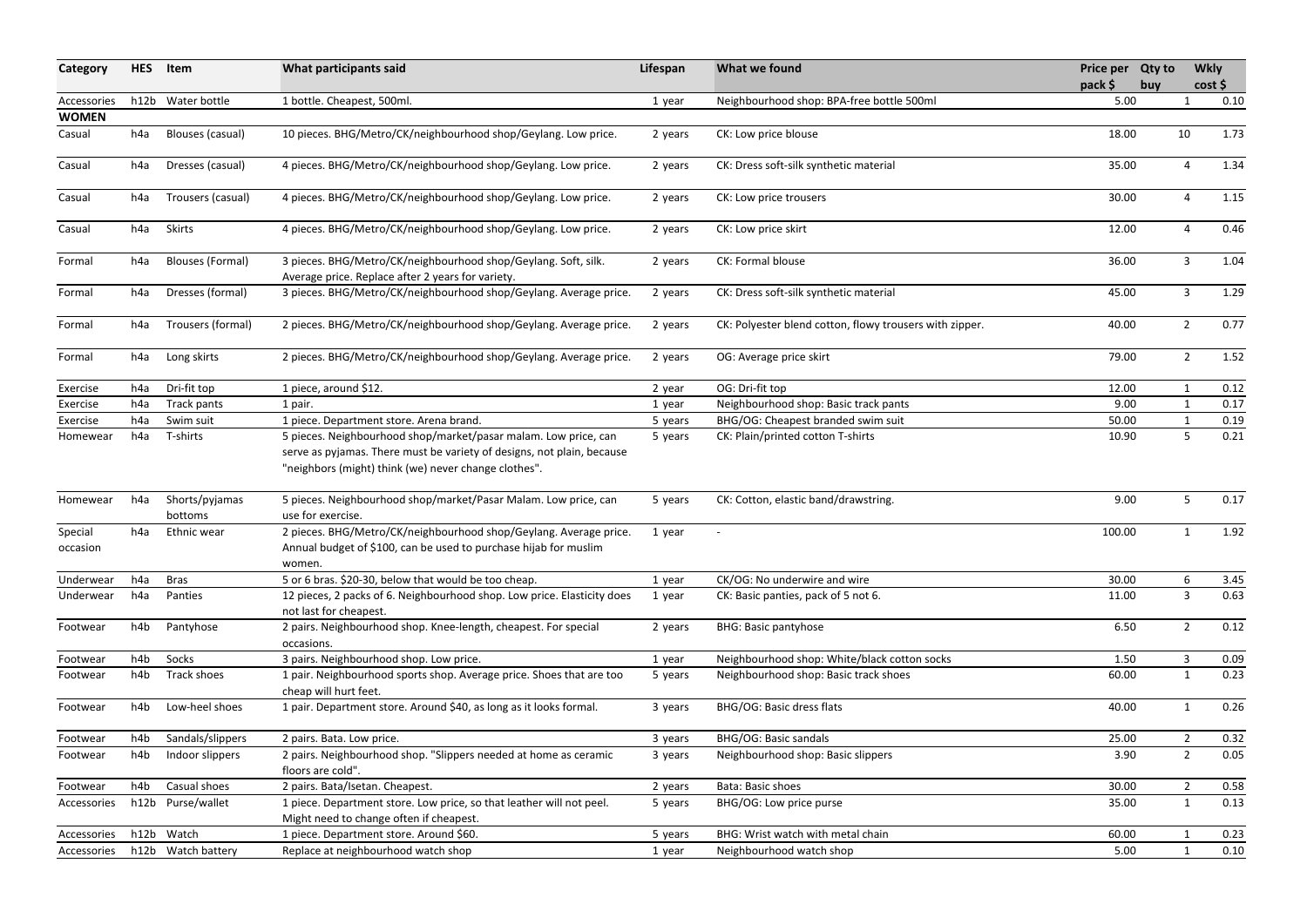| Category    | <b>HES</b> | Item        | What participants said                                                         | Lifespan | What we found                                                         | Price per | <b>Qty to</b> | <b>Wkly</b> |      |
|-------------|------------|-------------|--------------------------------------------------------------------------------|----------|-----------------------------------------------------------------------|-----------|---------------|-------------|------|
|             |            |             |                                                                                |          |                                                                       | pack \$   | buy           | cost \$     |      |
| Accessories | h12b       | Casual bag  | 2 pieces. Neighbourhood shop. For marketing. Might last longer if from         | 2 years  | BHG: Polyester tote-bag                                               | 19.00     |               |             | 0.36 |
|             |            |             | department store. Small.                                                       |          |                                                                       |           |               |             |      |
| Accessories | h12b       | Handbag     | 1 piece. Neighbourhood shop. Low price.                                        | 1 year   | Neighbourhood shop: Small shoulder bag                                | 11.90     |               |             | 0.23 |
| Accessories | h12b       | Evening bag | 1 piece. Department store. Low price, to also use as handbag. For              | 5 years  | OG: Basic handbag                                                     | 35.00     |               |             | 0.13 |
|             |            |             | formal occasions.                                                              |          |                                                                       |           |               |             |      |
| Accessories | h12b       | Shawl       | 3 pieces, to use if cold, matching different clothing.                         | 5 years  | Arab street: Shawl with thicker material                              | 10.00     |               |             | 0.12 |
| Accessories | h12b       | Jewellery   | Including necklaces. Annual budget of \$100. To look pretty, gain              | 1 year   | OG: Possible to get necklace, bracelet, ring, earrings and brooch for | 100.00    |               |             | 1.92 |
|             |            |             | respect when participating in social events. For hijab-wearing Muslim          |          | \$100. Hijab/shawls cost \$15 each.                                   |           |               |             |      |
|             |            |             | women, the amount can also be used to purchase shawls (tudung), up             |          |                                                                       |           |               |             |      |
|             |            |             | to 4 per year.                                                                 |          |                                                                       |           |               |             |      |
| Accessories |            | h12b Cap    | 1 piece. Cheapest from Daiso.                                                  | 5 years  | Daiso: Basic cap                                                      | 2.00      |               |             | 0.01 |
| Accessories | h12b       | Luggage     | 1 piece. Wheels must spin 360 degrees. Medium size (bigger than cabin 10 years |          | NTUC: Slazenger luggage                                               | 39.90     |               |             | 0.08 |
|             |            |             | size).                                                                         |          |                                                                       |           |               |             |      |
| Accessories | h12b       | Umbrella    | 1 piece. Neighbourhood shop. Low price, foldable.                              | 5 years  | Neighbourhood shop: Foldable umbrella                                 | 7.50      |               |             | 0.03 |
| Accessories | h12b       | Waterbottle | 1 bottle, BPA-free, cheapest, 500 ml.                                          | 2 years  | Neighbourhood shop: BPA-free bottle 500ml                             | 5.00      |               |             | 0.05 |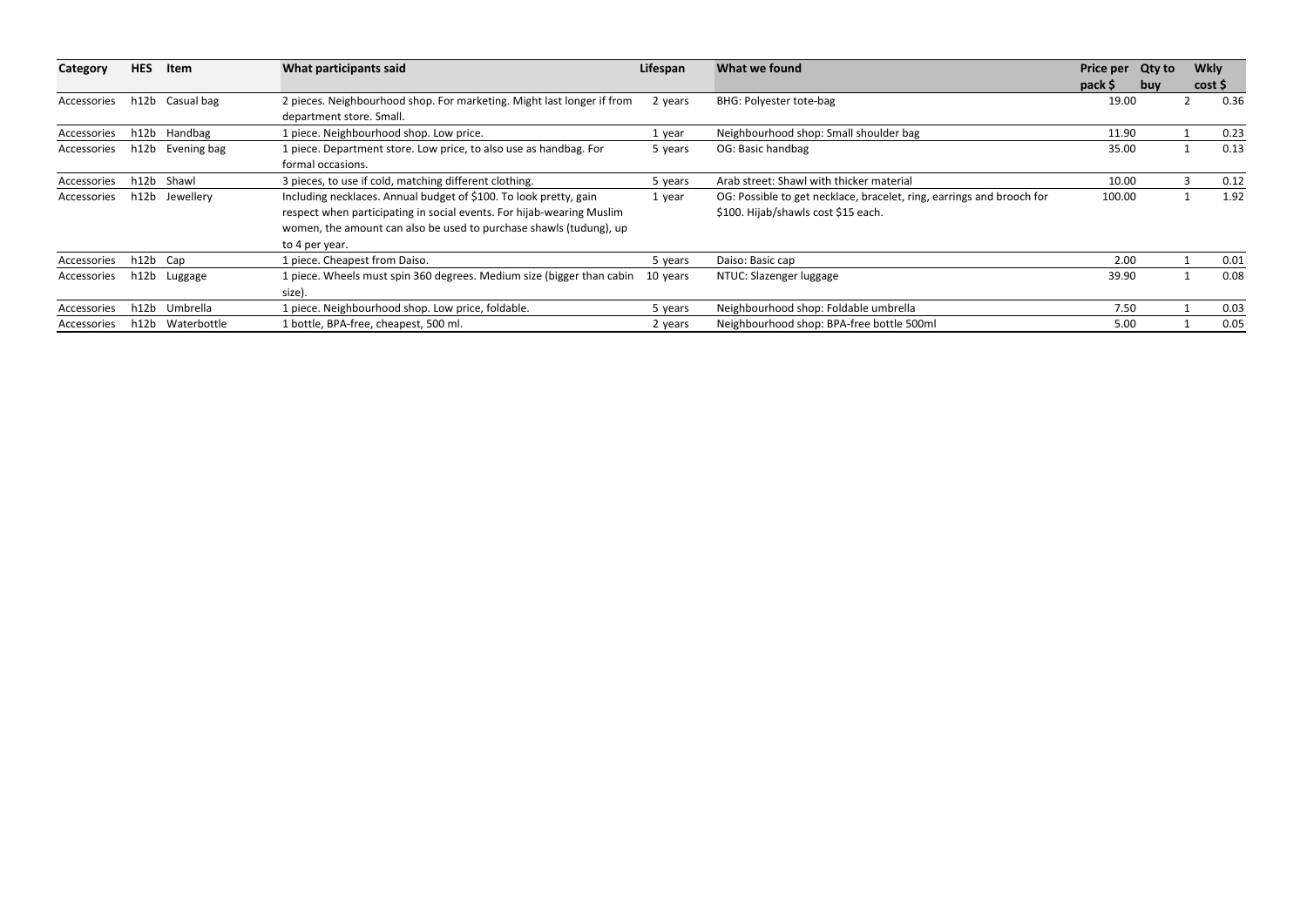#### **Social**

| Category             | <b>HES</b>       | Item                    | What participants said                                                                                                                                                                                                                               | Lifespan | What we found                                                                                                                                                                    | Price per | <b>Qty to</b> | <b>Wkly cost</b> |       |
|----------------------|------------------|-------------------------|------------------------------------------------------------------------------------------------------------------------------------------------------------------------------------------------------------------------------------------------------|----------|----------------------------------------------------------------------------------------------------------------------------------------------------------------------------------|-----------|---------------|------------------|-------|
|                      |                  |                         |                                                                                                                                                                                                                                                      |          |                                                                                                                                                                                  | $pack$ \$ | buy           |                  |       |
| Activities           |                  | h10a Leisure            | Free activities (e.g. exercise, library, places of interest) and paid<br>activities (e.g. at community centre, movies).                                                                                                                              | 1 week   |                                                                                                                                                                                  | 20.00     |               | 2                | 40.00 |
| Activities           |                  | h10a Education          | \$100 for 2-3 short courses or 1 long course per year.                                                                                                                                                                                               | 1 year   | One-off short courses at the community centres cost around \$20, long<br>courses (10 sessions) around \$150. Subsidies available, e.g. National<br>Silver Academy, SkillsFuture. | 100.00    |               | $\overline{2}$   | 3.84  |
| Activities           |                  | h10c Holidays           | \$500 for short vacation, twin-sharing.                                                                                                                                                                                                              | 1 year   | \$500 will cover flights and twin-sharing room in Indonesia or Bangkok<br>for 2-3 days. Planned tours are widely available, with community centres<br>or tour groups.            | 500.00    |               | $2^{\circ}$      | 19.18 |
| Activities           | h10c             | Passport renewal        | \$70 each time.                                                                                                                                                                                                                                      | 5 years  |                                                                                                                                                                                  | 70.00     |               | $2^{\circ}$      | 0.54  |
| Activities           | h10a             |                         | Home/hospital visiting About \$50-\$60 per year, based on \$10 per visit, 5-6 visits per year. For<br>same person, only necessary to bring something for first visit. Will<br>bring fruit, instead of flowers which are expensive and not practical. | 1 year   | $\overline{\phantom{a}}$                                                                                                                                                         | 60.00     |               | $\mathbf{1}$     | 1.15  |
| Activities           | h <sub>3</sub> a | <b>Restaurant meals</b> | Once per month, \$50 per meal.                                                                                                                                                                                                                       | 1 month  |                                                                                                                                                                                  | 50.00     |               | $2^{\circ}$      | 23.01 |
| Special<br>occasions | h10a             | Festivals               | \$500 per year to cover angbaos and snacks for the couple. A couple<br>will give one ang bao, not two.                                                                                                                                               | 1 year   |                                                                                                                                                                                  | 500.00    |               | 1                | 9.59  |
| Special<br>occasions |                  | h10a Worship            | Give alms, \$500 per year for a couple.                                                                                                                                                                                                              | 1 year   |                                                                                                                                                                                  | 500.00    |               | $\mathbf{1}$     | 9.59  |
| Special<br>occasions |                  | h10a Birthdays          | 6 gifts or \$120 per year for a couple.                                                                                                                                                                                                              | 1 year   | $\overline{\phantom{a}}$                                                                                                                                                         | 120.00    |               | 1                | 2.30  |
| Special<br>occasions | h10a             | Weddings                | Costs depend on where the wedding is held. Annual budget of \$300<br>for a couple, for one expensive wedding or a few smaller ones.                                                                                                                  | 1 year   |                                                                                                                                                                                  | 300.00    |               | $\mathbf{1}$     | 5.75  |
| Special<br>occasions |                  | h10a Funerals           | \$100 per year for a couple.                                                                                                                                                                                                                         | 1 year   | $\overline{\phantom{a}}$                                                                                                                                                         | 100.00    |               | 1                | 1.92  |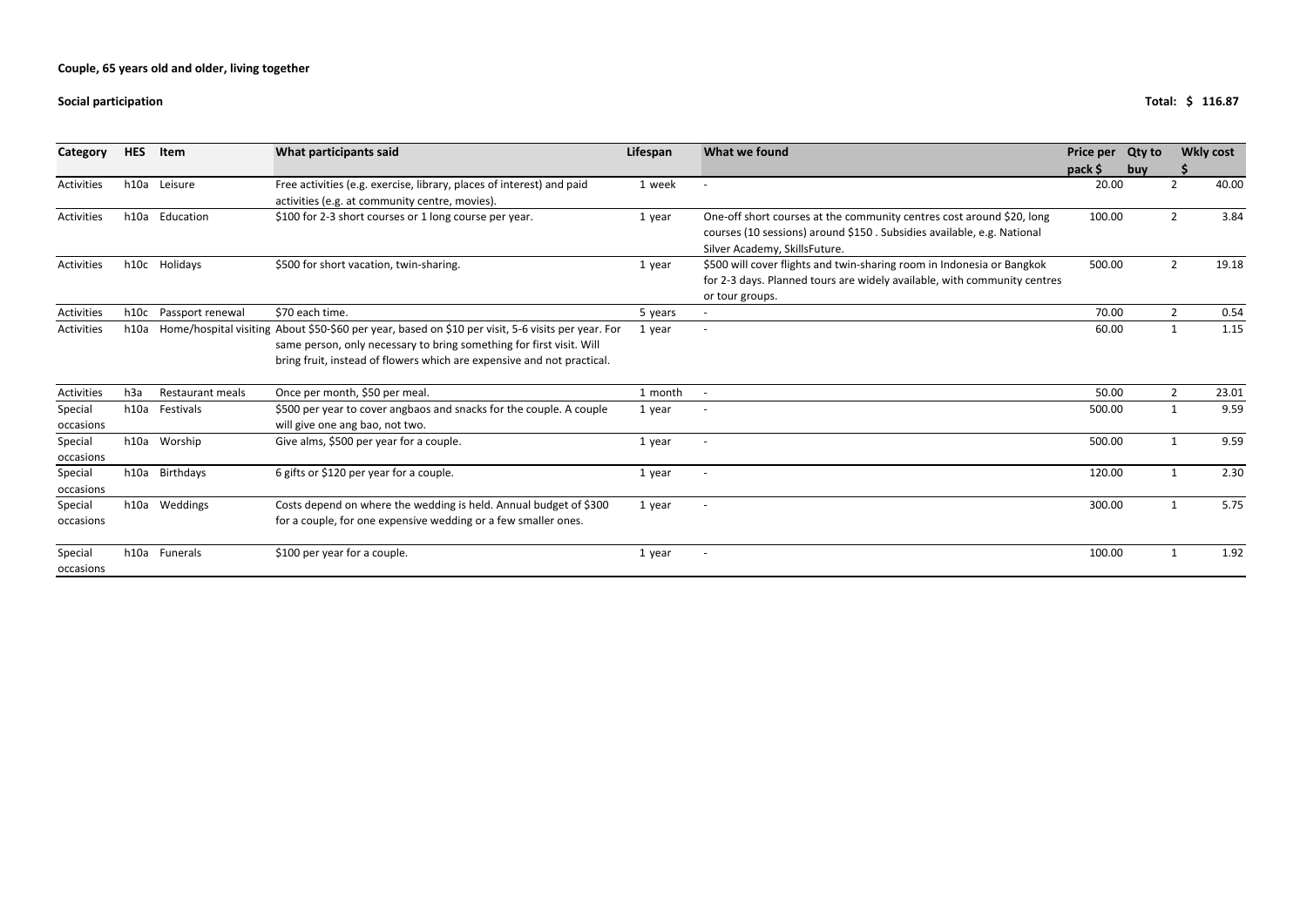**Food**

| Category  | <b>HES</b> | Item                                  | What we found<br>Weekly portion for two persons | Lifespan                                                                 | <b>Price per</b> | <b>Qty to</b> | <b>Wkly cost</b> |                |       |
|-----------|------------|---------------------------------------|-------------------------------------------------|--------------------------------------------------------------------------|------------------|---------------|------------------|----------------|-------|
|           |            |                                       |                                                 |                                                                          | (weeks)          | pack \$       | buy              |                |       |
| Eating in | h1         | Wholemeal bread                       | 20 slices. Will freeze for a week.              | Fairprice Multigrain Wholemeal Bread, 10 slices, 320g.                   | 1.00             | 1.15          |                  | $\overline{2}$ | 2.30  |
| Eating in | h1         | Olive oil spread                      | 4 tsp (20g)                                     | Naturel Olive Spread 250g                                                | 12.50            | 3.65          |                  |                | 0.29  |
| Eating in | h1         | Peanut butter                         | 2 tsp (10g)                                     | Peter Pan peanut butter 462g                                             | 26.07            | 5.35          |                  |                | 0.21  |
| Eating in | h1         | Uncooked rolled oats 11/3 bowl (100g) |                                                 | Fairprice rolled oats 1kg                                                | 10.00            | 4.35          |                  | $\mathbf{1}$   | 0.44  |
| Eating in | h1         | Honey                                 | 2 tsp (10g)                                     | Polleney Pure Honey 454g (Halal)                                         | 45.40            | 4.75          |                  |                | 0.10  |
| Eating in | h1         | Low fat cheese                        | 8 slices                                        | FairPrice Cheese Slices Reduced Fat, 12 slices, 250g (Halal).            | 1.50             | 4.25          |                  | 1              | 2.83  |
| Eating in | h1         | Tea                                   | 10 cups                                         | Dilmah Variety Tea Bags 20 satchets x 2g (Halal)                         | 2.00             | 4.25          |                  |                | 2.13  |
| Eating in | h1         | Coffee                                | 10 cups                                         | Owl heritage blend ground coffee 500g, 70 cups (Halal).                  | 7.00             | 5.70          |                  | $\mathbf{1}$   | 0.81  |
| Eating in | h1         | Low fat milk                          | 1.75L (7 cups)                                  | FairPrice UHT Milk Low Fat 1L (Halal)                                    | 1.14             | 1.90          |                  | $\overline{2}$ | 3.33  |
| Eating in | h1         | Low fat milk powder                   | 40 tbsp (600g)                                  | Nespray Everyday Instant Milk Powder 550g (Halal)                        | 1.83             | 8.25          |                  | $\overline{2}$ | 9.00  |
| Eating in | h1         | Yogurt                                | 4 cups                                          | Marigold Plain/Low Fat Yogurt 2 x 140g                                   | 1.00             | 2.20          |                  | $\overline{2}$ | 4.40  |
| Eating in | h1         | Fruit                                 | 26 pieces banana/apple/pear/10 grapes/papaya    | 3 x Sumifru Cavendish Banana, 5pcs, 700g (\$2.00), 3 x S.A Packham Pear, | 1.15             | 14.07         |                  | $\mathbf{1}$   | 12.19 |
|           |            |                                       |                                                 | 5pcs (\$2.69).                                                           |                  |               |                  |                |       |
| Eating in | h1         | Uncooked brown rice 1000g             |                                                 | Fairprice Thai brown unpolished rice 2.5kg                               | 2.50             | 5.50          |                  | $\mathbf{1}$   | 2.20  |
| Eating in | h1         | Instant noodles                       | 2 packet                                        | Maggi instant noodles, pack of 5 packets.                                | 2.50             | 2.20          |                  | $\mathbf{1}$   | 0.88  |
| Eating in | h1         | Egg noodles                           | 400g                                            | Sun Brand Egg Noodles 200g (Halal)                                       | 1.00             | 1.05          |                  | $\overline{2}$ | 2.10  |
| Eating in | h1         | Uncooked beehoon                      | 400g                                            | Starlion Rice Vermicelli 500g (Halal)                                    | 1.25             | 1.65          |                  | $\mathbf{1}$   | 1.32  |
| Eating in | h1         | Chicken breast                        | 900g                                            | Zac Meat Fresh Chicken Breast 300g (Halal)                               | 1.00             | 3.25          |                  | $\mathbf{3}$   | 9.75  |
| Eating in | h1         | Spanish mackerel/ red 720g<br>snapper |                                                 | Okeanoss Frozen Saba Mackerel Fillet 400g                                | 1.11             | 6.45          |                  | $2^{\circ}$    | 11.61 |
| Eating in | h1         | Canned sardine                        | 180g                                            | Ayam Sardines in Tomatoes Sauces 155g (Halal)                            | 1.00             | 1.50          |                  | $\overline{2}$ | 3.00  |
| Eating in | h1         | Broccoli                              | 500g                                            | Pasar Australian Broccoli 250g (\$0.69/100g)                             | 1.00             | 1.73          |                  | $\overline{2}$ | 3.46  |
| Eating in | h1         | Chinese spinach                       | 760g                                            | Chef Chinese spinach 250g                                                | 1.00             | 1.65          |                  | $\overline{4}$ | 6.60  |
| Eating in | h1         | Carrot                                | 300g                                            | Pasar Prepacked Carrots 500g                                             | 1.00             | 0.90          |                  | 1              | 0.90  |
| Eating in | h1         | Tofu                                  | 340g                                            | FairPrice Chinese Tofu 300g (Halal)                                      | 1.00             | 0.80          |                  | $\overline{2}$ | 1.60  |
| Eating in | h1         | Lettuce                               | 100 <sub>g</sub>                                | Pasar Local Lettuce 220g                                                 | 1.00             | 1.30          |                  | $\mathbf{1}$   | 1.30  |
| Eating in | h1         | Tomato                                | 300g                                            | Fresh Tomatoes 600g                                                      | 1.00             | 1.55          |                  | $\mathbf{1}$   | 1.55  |
| Eating in | h1         | Cucumber                              | 200g                                            | S Finest Cucumber 856g                                                   | 1.00             | 1.97          |                  | 1              | 1.97  |
| Eating in | h1         | Capsicum                              | 100g                                            | Green Capsicum 300g                                                      | 1.00             | 1.65          |                  | $\mathbf{1}$   | 1.65  |
| Eating in | h1         | Shiitake mushrooms                    | 40g                                             | VTP Shiitake Mushrooms 200g                                              | 1.00             | 2.30          |                  | 1              | 2.30  |
| Eating in | h1         | Chye sim                              | 900g                                            | Kok Fah Local Chye Sim 300g                                              | 1.00             | 1.55          |                  | $\mathbf{3}$   | 4.65  |
| Eating in | h1         | Cake                                  | 2 pcs, non-cream                                | 2 slice of sugar roll from Polar Cakes OR butter cake from               | 1.00             | 1.30          |                  | $2^{\circ}$    | 2.60  |
|           |            |                                       |                                                 | neighbourhood bakery                                                     |                  |               |                  |                |       |
| Eating in | h1         | Plain wholemeal                       | 8 packets                                       | Hup Seng Wholemeal Cracker, 10 packs, 225g (Halal).                      | 1.25             | 2.10          |                  | $\mathbf{1}$   | 1.68  |
|           |            | biscuits                              |                                                 |                                                                          |                  |               |                  |                |       |
| Eating in | h1         | Cilantro                              | 120g                                            | THA Coriander 50g                                                        | 1.00             | 1.45          |                  | 3              | 4.35  |
| Eating in | h1         | Spring onion                          | 120g                                            | MYS Spring Onion 80-100g                                                 | 1.00             | 0.85          |                  | $\overline{2}$ | 1.70  |
| Eating in | h1         | Onion                                 | 100 <sub>g</sub>                                | Chef Small Onion 500g                                                    | 3.00             | 1.50          |                  | $\mathbf{1}$   | 0.50  |
| Eating in | h1         | Garlic                                | 2 tsp (10g)                                     | Chef China Garlic 500g                                                   | 3.00             | 2.55          |                  | 1              | 0.85  |
| Eating in | h1         | Ginger                                | 8 tbsp (48g), shredded                          | CHN/IDN Old Ginger 400g                                                  | 3.00             | 1.80          |                  | 1              | 0.60  |
| Eating in | h1         | Olive oil                             | 2 tsp (10ml)                                    | Fairprice olive oil 1L                                                   | 100.00           | 14.50         |                  | $\mathbf{1}$   | 0.15  |

**Total: 166.76 \$**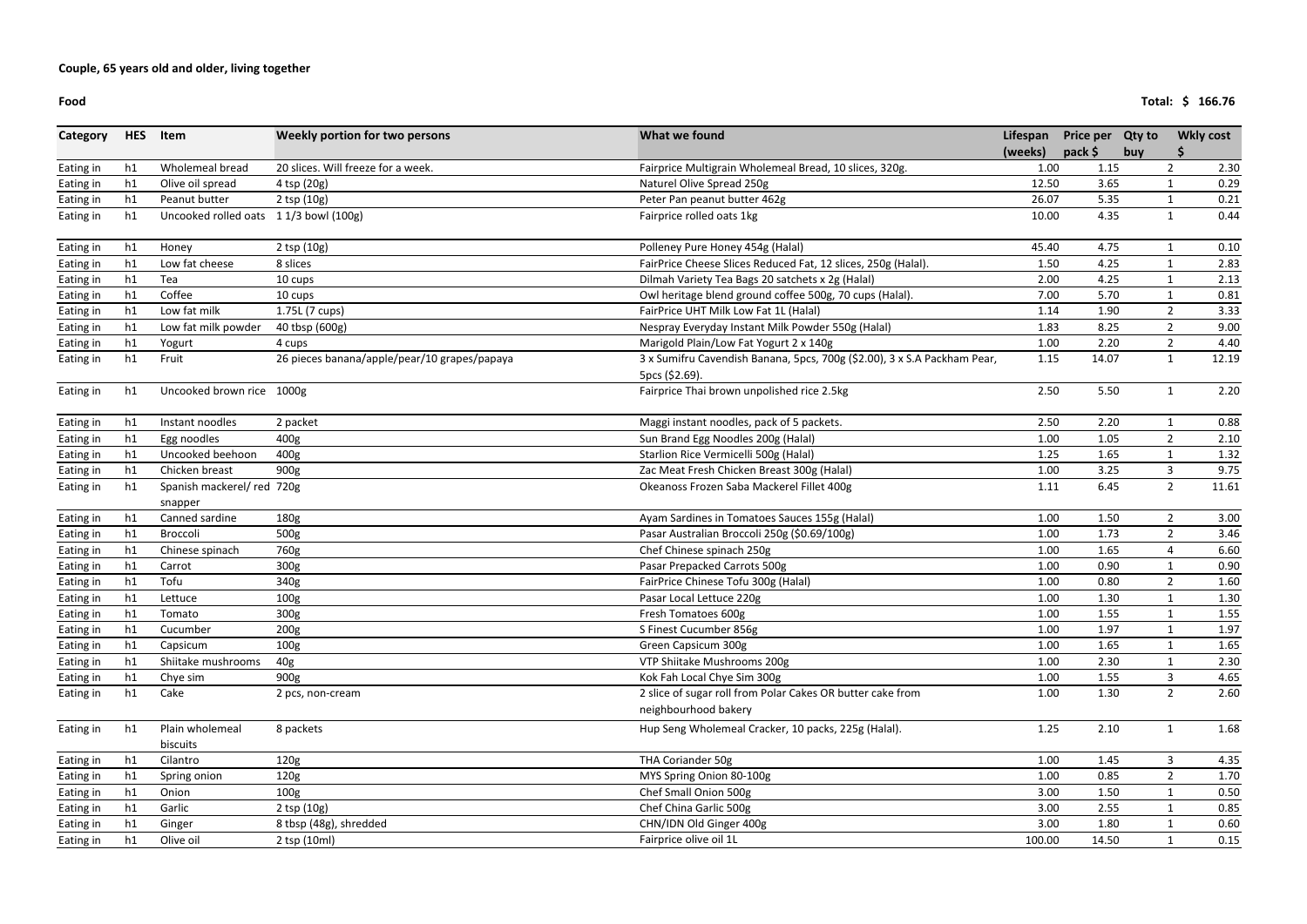| Category   | <b>HES</b> | Item                    | Weekly portion for two persons                                                 | What we found                                                              |         | <b>Price per</b> | <b>Qty to</b> | <b>Wkly cost</b>        |  |
|------------|------------|-------------------------|--------------------------------------------------------------------------------|----------------------------------------------------------------------------|---------|------------------|---------------|-------------------------|--|
|            |            |                         |                                                                                |                                                                            | (weeks) | pack \$          | buy           |                         |  |
| Eating in  | h1         | Low sodium chicken      | 2 cubes                                                                        | Maggi Homemade Low Sodium stock cube, 6 cubes, 60g.                        | 3.00    | 1.60             |               | 0.53<br>$\mathbf{1}$    |  |
|            |            | stock                   |                                                                                |                                                                            |         |                  |               |                         |  |
| Eating in  | h1         | Pepper                  | 22 pinches (22g)                                                               | Fairprice ground white pepper 25g                                          | 1.14    | 1.85             |               | 1.63<br>$\mathbf{1}$    |  |
| Eating in  | h1         | Light soya sauce        | 5 tsp (25ml)                                                                   | FairPrice Soya Sauce Light 660ml                                           | 26.40   | 1.75             |               | 0.07<br>1               |  |
| Eating in  | h1         | Dark soya sauce         | Additional condiment (not in menu)                                             | FairPrice Soya Sauce Dark 660ml                                            | 104.29  | 1.75             |               | 0.02<br>$\mathbf{1}$    |  |
| Eating in  | h1         | Sugar                   | Additional condiment (not in menu)                                             | FairPrice Pure Cane Sugar Fine Grain 1kg                                   | 104.29  | 1.55             |               | 0.01<br>$\mathbf{1}$    |  |
| Eating in  | h1         | Sesame oil              | 2 tsp (10ml)                                                                   | Double pagoda brand 250ml (Halal)                                          | 25.00   | 4.00             |               | 0.16<br>1               |  |
| Eating in  | h1         | Fresh lemon juice       | 2 tsp (10ml)                                                                   | Sunkist USA Lemon                                                          | 1.00    | 0.85             |               | 0.85<br>1               |  |
| Eating out | h3b        | Fruit                   | 4 pieces watermelon/papaya/pear                                                | Pineapple (\$0.80), watermelon (\$0.70), papaya (\$0.80).                  | 1.00    | 0.80             |               | 3.20<br>4               |  |
| Eating out | h3b        | Coffee/tea              | 10 cups si/siu dai/kosong                                                      | Kopi-si/teh-si \$1.10, kosong \$0.90.                                      | 1.00    | 1.10             | 10            | 11.00                   |  |
| Eating out | h3b        | Fried carrot cake       | OR mee rebus OR mee siam                                                       | Fried carrot cake \$3.00, mee rebus \$2.50, mee siam \$3.00                | 1.00    | 3.00             |               | $\overline{2}$<br>6.00  |  |
|            |            | (white)                 |                                                                                |                                                                            |         |                  |               |                         |  |
| Eating out | h3b        | Laksa                   | OR nasi lemak with 1 meat 1 vegetable, OR 2pcs plain roti prata with           | Laksa \$3.00, nasi lemak set \$2.20 (chicken wing, egg, cucumber, and ikan | 1.00    | 3.00             |               | $\overline{2}$<br>6.00  |  |
|            |            |                         | dahl curry and veg                                                             | bilis chilli), nasi lemak (Halal) \$3, 2pcs prata \$2.                     |         |                  |               |                         |  |
| Eating out | h3b        | Char siew rice (lean)   | OR duck breast rice                                                            | Char siew rice \$3.00, braised duck rice \$3.00                            | 1.00    | 3.00             |               | 6.00<br>$\overline{2}$  |  |
|            |            | with more cucumber      |                                                                                |                                                                            |         |                  |               |                         |  |
| Eating out | h3b        |                         | Nasi padang (1 meat 2 OR economy rice with 1 meat 2 vegetables OR chicken rice | Nasi padang (1 meat/fish 2 vegetables) \$5.00, economy rice (1 meat 2      | 1.00    | 5.00             |               | $\overline{2}$<br>10.00 |  |
|            |            | vegetables, minimal     |                                                                                | vegetables) \$3.10, chicken rice \$3.00                                    |         |                  |               |                         |  |
|            |            | gravy)                  |                                                                                |                                                                            |         |                  |               |                         |  |
| Eating out | h3b        |                         | Fishball noodles soup OR wanton noodles soup                                   | Fishball noodles soup \$3.00, wanton noodles soup \$3.00                   | 1.00    | 3.00             |               | $\overline{2}$<br>6.00  |  |
| Eating out | h3b        | Sliced fish/beef/lean - |                                                                                | Sliced fish/beef hor fun \$4                                               | 1.00    | 4.00             |               | $\overline{2}$<br>8.00  |  |
|            |            | meat hor fun/           |                                                                                |                                                                            |         |                  |               |                         |  |
|            |            | beehoon                 |                                                                                |                                                                            |         |                  |               |                         |  |
|            |            |                         |                                                                                |                                                                            |         |                  |               |                         |  |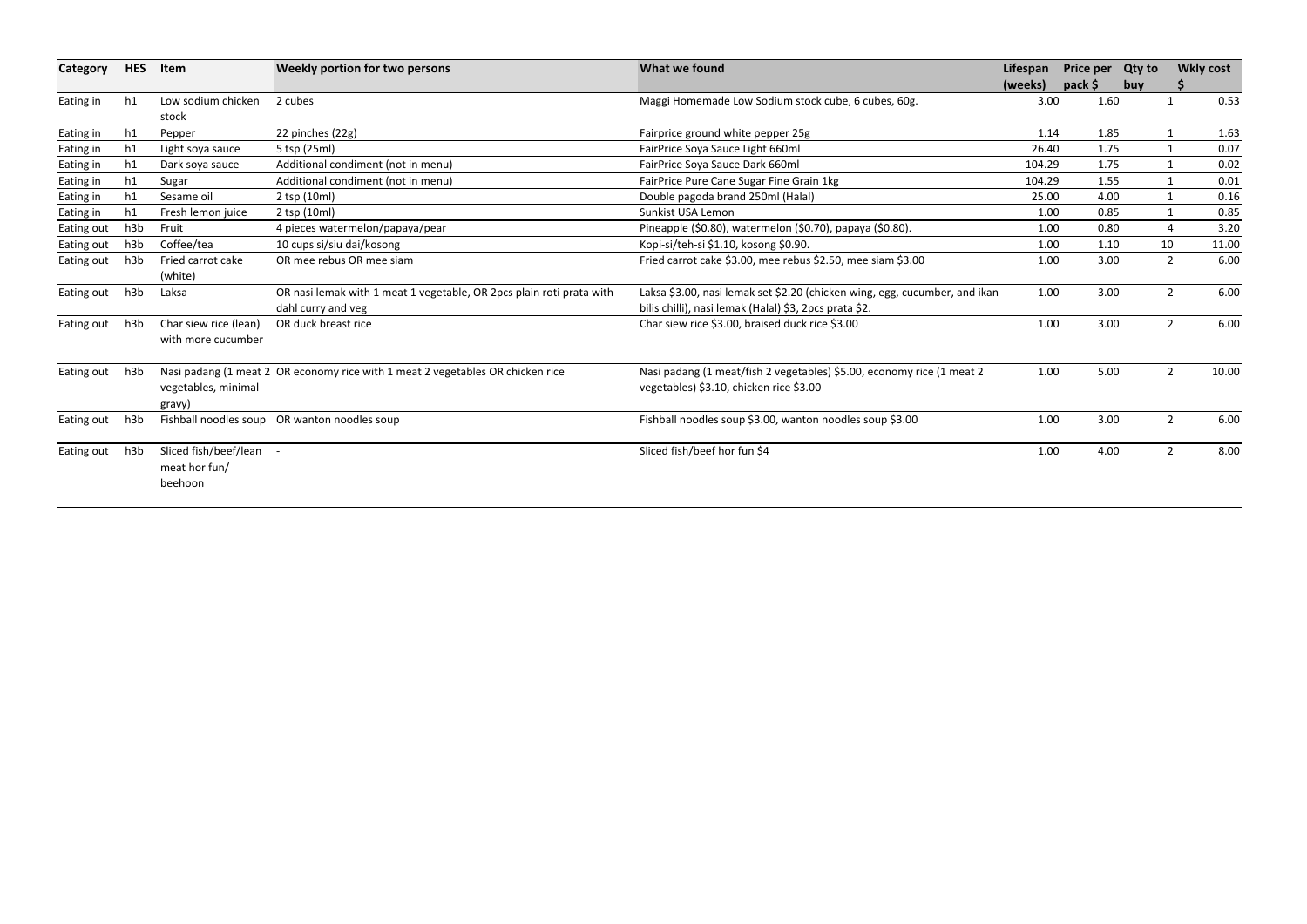#### **Healthcare**

# **Total (men): 18.07 \$**

|             |            |                                                         |                                                                      |          |                                                                                 | Total (women): \$16.66      |                      |              |      |  |
|-------------|------------|---------------------------------------------------------|----------------------------------------------------------------------|----------|---------------------------------------------------------------------------------|-----------------------------|----------------------|--------------|------|--|
| Category    | <b>HES</b> | Item                                                    | What participants said                                               | Lifespan | What we found                                                                   | <b>Price per</b><br>pack \$ | <b>Qty to</b><br>buy | <b>Wkly</b>  | cost |  |
| Men         |            |                                                         |                                                                      |          |                                                                                 |                             |                      |              |      |  |
| Screening   | h8b        | Colorectal cancer                                       | Follow guideline, once a year.                                       | 1 year   | <b>CHAS GP</b>                                                                  | 32.00                       |                      | 1            | 0.61 |  |
| Screening   | h8b        | Diabetes,<br>hypertension, high<br>cholesterol, obesity | Guideline says every 3 years, participants said once a year.         | 1 year   | <b>CHAS GP</b>                                                                  | 10.00                       |                      | $\mathbf{1}$ | 0.19 |  |
| Screening   | h8b        | Dental check-ups                                        | Guideline says once or twice a year, participants said twice a year. | 6 months | Polyclinic                                                                      | 16.80                       |                      | $\mathbf{1}$ | 0.64 |  |
| Vaccination | h8b        | Flu                                                     | Follow guideline, once a year.                                       | 1 year   | Polyclinic                                                                      | 30.00                       |                      | 1            | 0.58 |  |
| Vaccination | h8b        |                                                         | Pneumococcal disease Follow guideline, 1-2 doses in adulthood.       | 19 years | One-off, estimated \$150. Male Life Expectancy at 65 in 2017 = 19.1<br>years.   | 150.00                      |                      | $\mathbf{1}$ | 0.15 |  |
| Vaccination | h8b        | Zoster (shingles)                                       | Follow guideline, 1 dose from 60 years old.                          | 23 years | TTSH. Male Life Expectancy at 60 in 2017 = 23.2 years.                          | 240.75                      |                      |              | 0.20 |  |
| Treatment   | h8b        | GP visit                                                | Three times a year, at polyclinic.                                   | 4 months | Polyclinic: Consultation and medication                                         | 14.00                       |                      |              | 0.81 |  |
| Treatment   | h8b        | Cataract                                                | Where necessary, up to two eyes.                                     | 19 years | Public hospital: Day surgery, P75 bill \$1193 per eye in 2017.                  | 2386.00                     |                      |              | 2.40 |  |
| Treatment   | h8b        | Dentures                                                | Where necessary, up to two arches.                                   | 19 years | Polyclinic: Up to \$707 per arch                                                | 1414.00                     |                      |              | 1.42 |  |
| Treatment   | h8b        | Implants                                                | Where necessary, up to two units.                                    | 19 years | Polyclinic: Up to \$1944 per unit                                               | 3888.00                     |                      | 1            | 3.90 |  |
| Treatment   | h8b        | Crowns                                                  | Where necessary, up to two teeth.                                    | 19 years | Polyclinic: Up to \$786 per tooth                                               | 1572.00                     |                      | 1            | 1.58 |  |
| Treatment   | h8b        | Wisdom tooth<br>extraction                              | Where necessary, up to two teeth.                                    | 19 years | Polyclinic: Up to \$825 per tooth                                               | 1650.00                     |                      | 1            | 1.66 |  |
| Treatment   | h8b        |                                                         | Root canal treatment Where necessary, up to two teeth.               | 19 years | Polyclinic: Up to \$815 per tooth                                               | 1630.00                     |                      | $\mathbf 1$  | 1.64 |  |
| Emergency   | h8b        | A&E visits                                              | Once a year.                                                         | 1 year   | Public hospital                                                                 | 120.00                      |                      | 1            | 2.30 |  |
| Women       |            |                                                         |                                                                      |          |                                                                                 |                             |                      |              |      |  |
| Screening   | h8b        | Colorectal cancer                                       | Follow guideline, once a year.                                       | 1 year   | <b>CHAS GP</b>                                                                  | 32.00                       |                      |              | 0.61 |  |
| Screening   | h8b        | Cervical cancer                                         | Follow guideline, every 3 years.                                     | 3 years  | <b>CHAS GP</b>                                                                  | 10.25                       |                      | $\mathbf{1}$ | 0.07 |  |
| Screening   | h8b        | <b>Breast cancer</b>                                    | Follow guideline, every 2 years.                                     | 2 years  | Polyclinic                                                                      | 50.00                       |                      |              | 0.48 |  |
| Screening   | h8b        | Diabetes,<br>hypertension, high<br>cholesterol, obesity | Guideline says every 3 years, participants said once a year.         | 1 year   | <b>CHAS GP</b>                                                                  | 10.00                       |                      | $\mathbf{1}$ | 0.19 |  |
| Screening   | h8b        | Dental check-ups                                        | Guideline says once or twice a year, participants said twice a year. | 6 months | Polyclinic                                                                      | 16.80                       |                      |              | 0.64 |  |
| Vaccination | h8b        | Flu                                                     | Follow guideline, once a year.                                       | 1 year   | Polyclinic                                                                      | 30.00                       |                      |              | 0.58 |  |
| Vaccination | h8b        |                                                         | Pneumococcal disease Follow guideline, 1-2 doses in adulthood.       | 23 years | One-off, estimated \$150. Female Life Expectancy at 65 in 2017 = 22.5<br>years. | 150.00                      |                      |              | 0.13 |  |
| Vaccination | h8b        | Zoster (shingles)                                       | Follow guideline, 1 dose from 60 years old.                          | 27 years | TTSH. Female Life Expectancy at 60 in 2017 = 27.0 years.                        | 240.75                      |                      |              | 0.17 |  |
| Treatment   | h8b        | GP visit                                                | Three times a year, at polyclinic.                                   | 4 months | Polyclinic: Consultation and medication                                         | 14.00                       |                      |              | 0.81 |  |
| Treatment   | h8b        | Cataract                                                | Where necessary, up to two eyes.                                     | 23 years | Public hospital: Day surgery, P75 bill \$1193 per eye in 2017.                  | 2386.00                     |                      |              | 2.03 |  |
| Treatment   | h8b        | Dentures                                                | Where necessary, up to two arches.                                   | 23 years | Polyclinic: Up to \$707 per arch                                                | 1414.00                     |                      |              | 1.21 |  |
| Treatment   | h8b        | Implants                                                | Where necessary, up to two units.                                    | 23 years | Polyclinic: Up to \$1944 per unit                                               | 3888.00                     |                      |              | 3.31 |  |
| Treatment   | h8b        | Crowns                                                  | Where necessary, up to two teeth.                                    | 23 years | Polyclinic: Up to \$786 per tooth                                               | 1572.00                     |                      |              | 1.34 |  |
| Treatment   | h8b        | Wisdom tooth<br>extraction                              | Where necessary, up to two teeth.                                    | 23 years | Polyclinic: Up to \$825 per tooth                                               | 1650.00                     |                      | $\mathbf{1}$ | 1.41 |  |
| Treatment   | h8b        | Root canal treatment                                    | Where necessary, up to two teeth.                                    | 23 years | Polyclinic: Up to \$815 per tooth                                               | 1630.00                     |                      |              | 1.39 |  |
| Emergency   | h8b        | A&E visits                                              | Once a year.                                                         | 1 year   | Public hospital                                                                 | 120.00                      |                      |              | 2.30 |  |
|             |            |                                                         |                                                                      |          |                                                                                 |                             |                      |              |      |  |